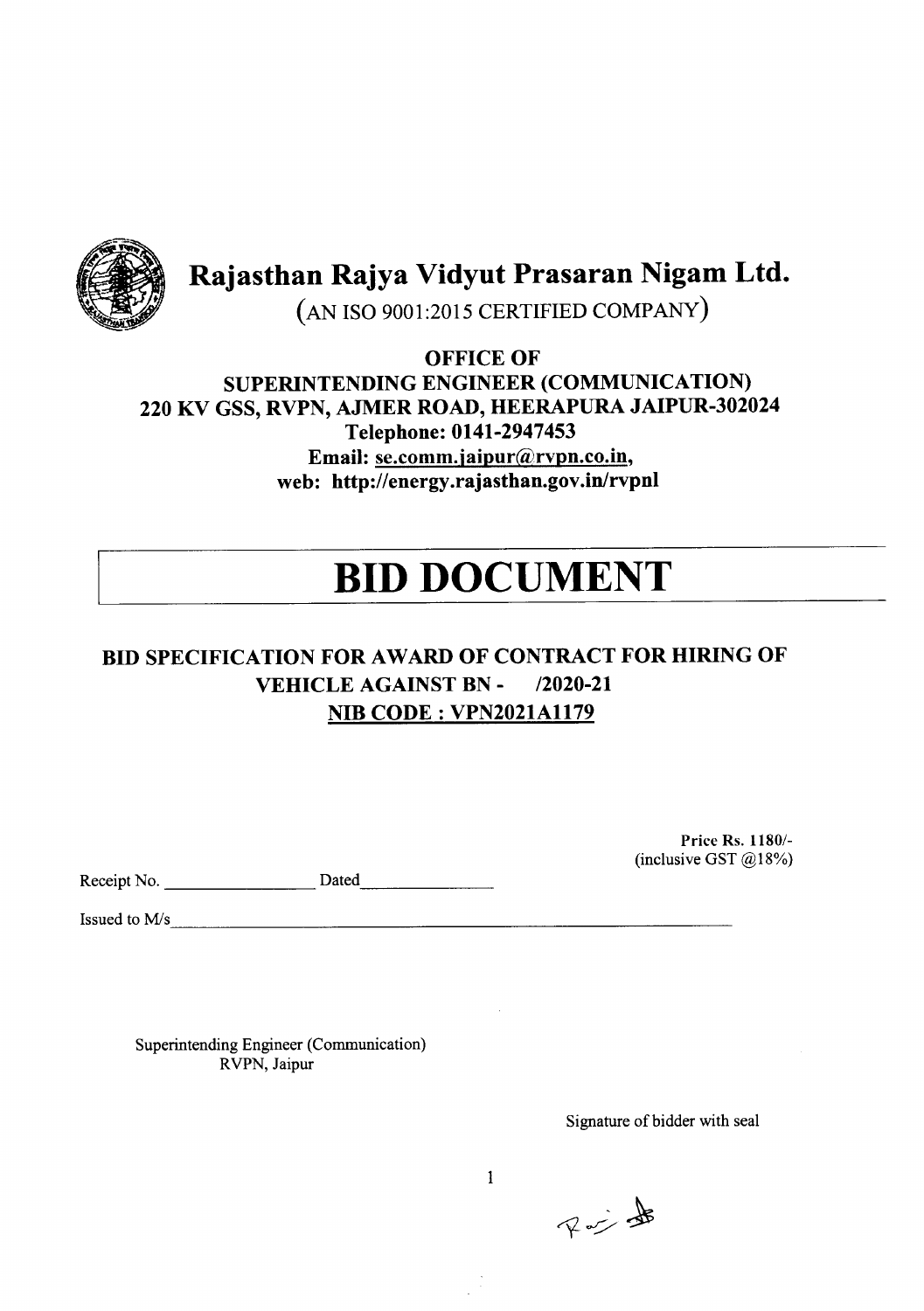NOTE:

1. The bidders are requested to submit their bids prior to last date of submission to avoid Non-submission of their bids up to prescribed date. Telegraphic Bid shall not be accepted under any circumstances

2. The bidder will have to deposit prescribed cost of bid specification by DD/Cheque/NEFT payable in favor of the Accounts Officer (T&C- Jaipur City) RVPN , Jaipur up to stipulated date & time in the office of A.O (T&C-Jaipur City), RVPN, Heerapura, Jaipur and obtain a receipt thereof. Any bid not accompanied by a copy of receipt/ acknowledgement for cost of Bid Specification and bid security shall be rejected.

3. The declaration/undertaking on Rs 50/- Non Judicial Stamp Paper plus 30 percent surcharge on it, shall be submit with Bid document in place of bid security as per GoR, Circular कमांक: एफ.2(1)वित्त / जी एण्ड टी–एसपीएफसी / 2017 जयपूर, दिनांक:23.12.2020.

- 4. Bid should be filled in only with ink and must be submitted with seal and signed on Each and every page of bid documents.
- 5. The bidder must quote the prices strictly in the manner as indicated herein, failing which bid is liable for rejection

6. Offers of bids without Section, Schedule, Appendix, Annexures and without relevant documents as per specification shall not be considered.

7. Any cutting / overwriting in the figures of bid documentsshould also be clarified / indicated in words duly signed.

8. Sealed bid complete with all details is to be submitted in O/O the Superintending Engineer (Communication) Jaipur, 220 KV GSS, RVPN, Heerapura, Jaipur up to stipulated date and time.

9. The bid must be sealed in one big envelope and superscripted with "Bid for hiring of Vehicle against BN- /2020-21 to be opened on 01.04.2021". The bidder's Name and address shall also be indicated on this envelope.

10. NIGAM reserve the rights to reject the lowest or any other Bid or all Bids without assigning any reason thereof

11. The bidders are required to furnish the clarification/confirmation/documents sought subsequent to opening of bid within specified time failing which; the case shall be finalized/decided on the basis of available information. The responsibility of being ignored on account of delay in furnishing of desired information/documents shall be of the bidder.

12.Nigam shall evaluate the bid in detail and compare the substantiallyresponsive bids. A substantiallyresponsive bid is one, which confirms to all the terms and conditions of bid document as per specification without material deviation, and the comparisonof bids shall be on the price of the services offered inclusive of all levies and charges as indicated in the price schedule in Schedule-I of the bid document. However Nigam have right to assess the service provider'S capabilities in the overall interest of Nigam. Nigam's decision in this regard will be final and binding.

13. In compliance to Rajasthan Transparency in Public Procurement Act, 2012 and Rajasthan Transparency in Public Procurement Rules, 2013 the following annexure are enclosed herewith.

Annexure A: Compliance with the code of integrity and No conflict of interest. Annexure B: Declaration by bidder regarding Qualifications.

Annexure C: Grievance Redressal during procurement process. Annexure D: Additional conditions of contract. This specification includes Section-I, Section-II, Schedule-I, Annexure-I, Appendix (Annexure A, B, C & D)

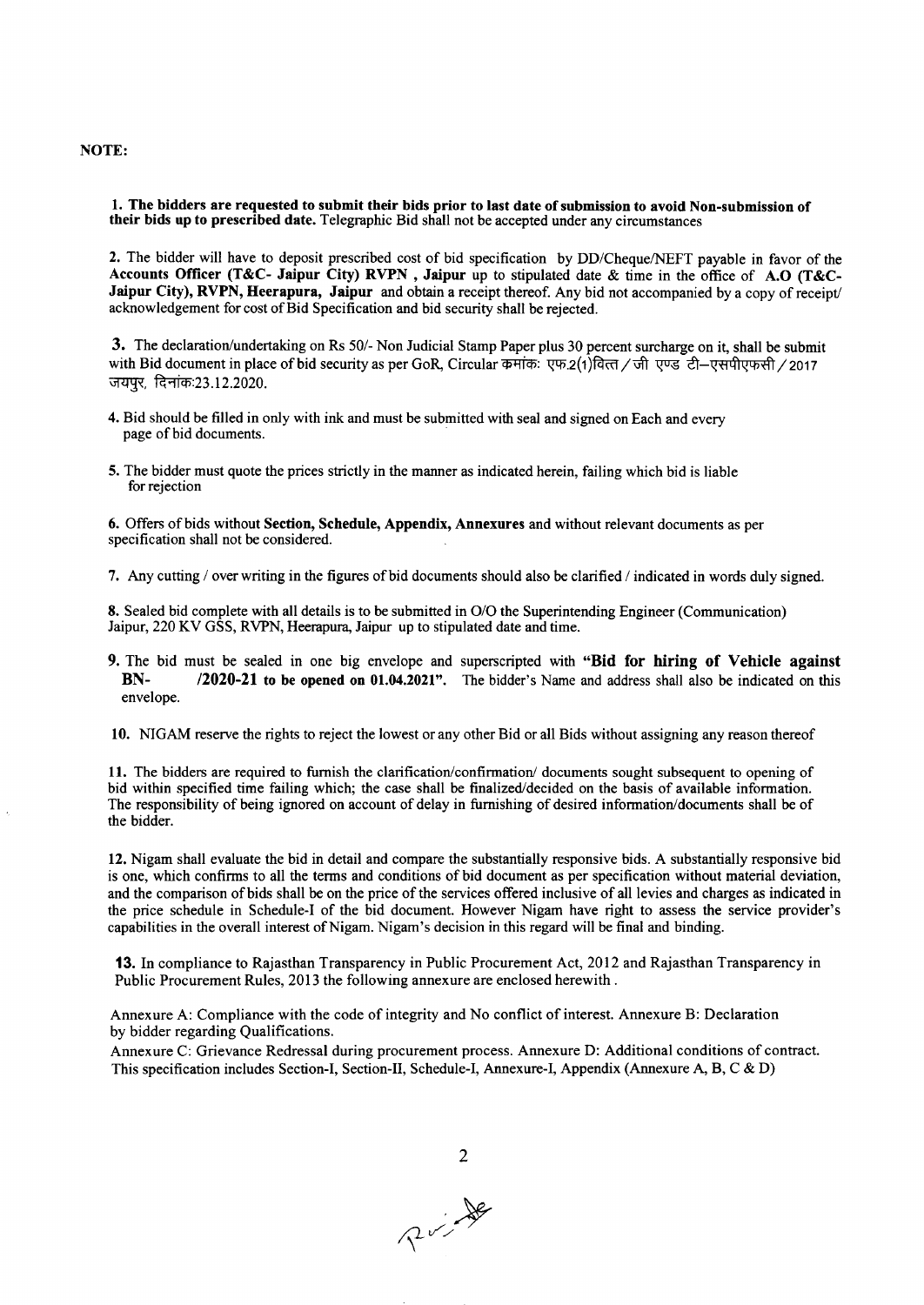# **SECTION - I**

#### **INSTRUCTIONS TO BIDDERS**

#### **1.01 INTRODUCTION:**

The bidder, in his own interest, is requested to read very carefully these instructions and the terms and conditions as incorporated here in the bid specification before filling the bid form. If he has any doubt as to the meaning of this specification or any portion thereof, he shall, before submitting the bid, refer the same to this office in writing before the specified date of opening of the bid so that such doubts may be clarified. Submission of the bid shall be deemed to be the conclusive proof of the fact that the bidder has acquainted himself and is in agreement with all the instructions, terms and conditions governing the specification, unless otherwise specifically indicated *I* commented by him in his bid.

#### **1.02 FILLING OF BIDS:**

- a) The bids shall be submitted in sealed envelope and all blanks in the bid and the schedule to the specification shall be duly filled in. The completed forms and schedule(s) shall be considered as part of the contract documents in the case of successful bidder (s).
- b) No alteration should be made to the form of the bid specification and schedules. The bidder must comply entirely with specification. Alternative proposals, if any, shall be clearly stated in the covering letter and shall accompany each copy of the bid.
- e) The bid and all accompanying documents shall be in Hindi *I* English Language and shall be signed by a responsible and authorized person. The name, designation and authority of the signatory shall be stated in the bid.
- d) Bid should be filled in only with ink or typed. No bid filled in by pencil or otherwise shall be considered.
- e) All additions, alterations, and over writings in the bid must be clearly initialed by the Signatory to the bid.
- f) The bidder must quote the prices strictly in the manner as indicated herein, failing which bid is liable for rejection. The rates *I* prices shall be entered in words as well as in figures. These must not contain any additions, alterations, over writings, cuttings or corrections and any other marking which leave any room for doubt.
- g) The NIGAM will not be responsible to accept any cost involved in the preparation or submission of bids.
- h) Bids and accompanying documents / correspondence shall be addressed to Superintending Engineer (Communication), RVPN, Jaipur at the address given above.
- i) The bidder should sign the bid form at each page at the end.
- j) Telegraphic quotation or quotations sent by fax or email will not be considered.

#### **1.03 QUALIFYING REQUIREMENT:**

The bidder who own one or more vehicle with all prescribed documents can participate in the bidding process. Following documents will be enclosed with the bid offer.

- 1. Registration certificate of the vehicle.
- 2. Insurance policy of the vehicle.
- 3. Pollution under control certificate (in case of vehicles older than six months).
- 4. Taxi Permit issued by RTO.
- 5. Receipt of Tax deposited with *RTO/DTO.*
- 6. Fitness Certificate of the Vehicle.
- 7. Valid driving license for driving commercial vehicle.
- 8. Affidavit if required.
- 9. Aadhar Card.
- 10. PAN Card.
- 11. Bank passbook copy *I* Cancelled Cheque.

Rojt

3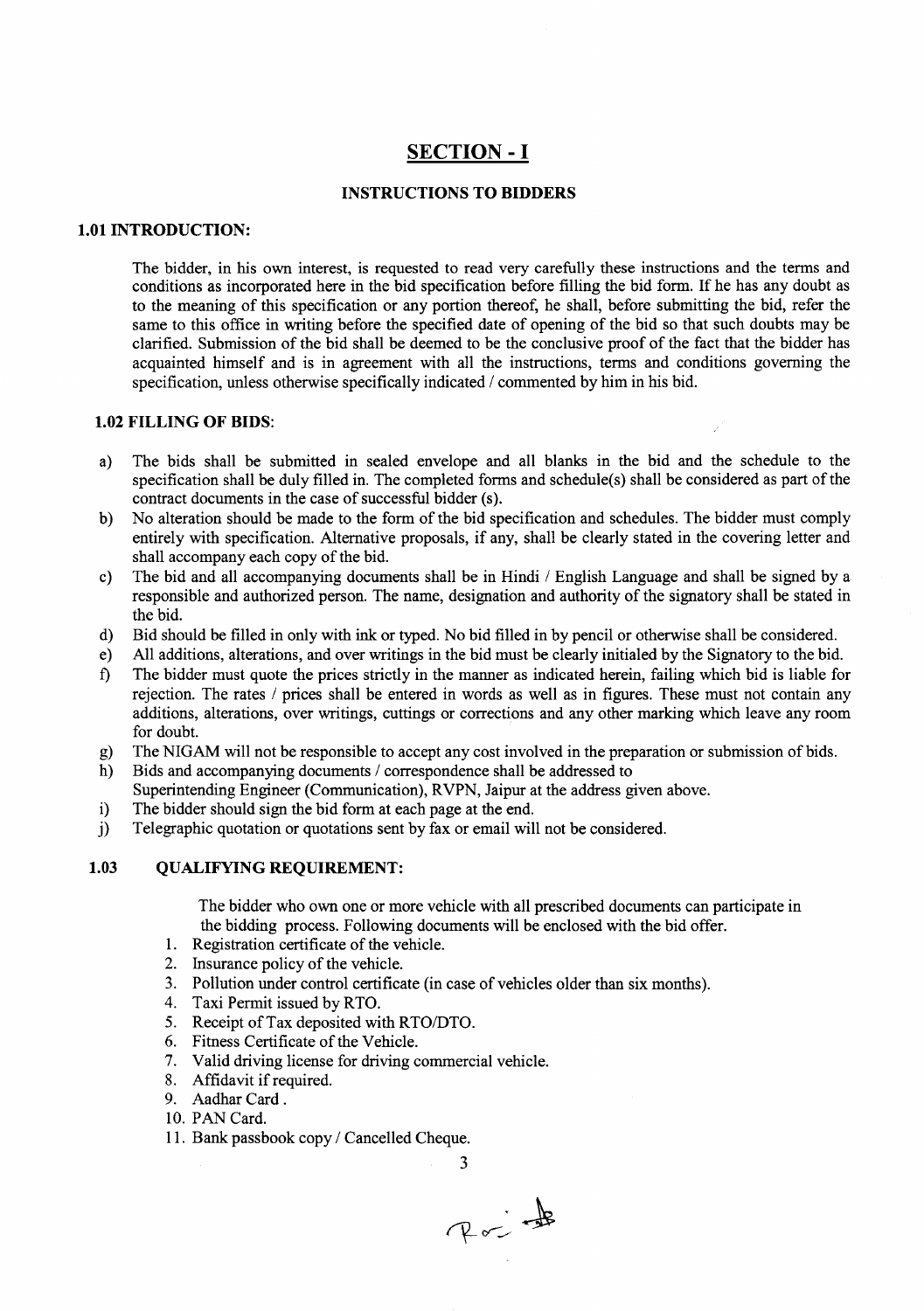#### 1.04 BID SECURITY:

a) The bidder shall have to furnish declaration/undertaking on Rs 50/- Non Judicial Stamp Paper plus 30 percent surcharge at the time of participation of Bid as per GoR  $Circular$  कमांकः एफ.2(1)वित्त/जी एण्ड टी-एसपीएफसी/2017 जयपुर, दिनांक 23.12.2020.

b) Any bid not accompanied by a copy of receipt / acknowledgement for cost of Bid Specification and bid security shall be rejected and the bid will not be opened.

-------- -- -- - -- - -------------------------------------------------------

#### 1.05 DOCUMENTS TO BE ENCLOSED WITH THE BID:

The bid shall be accompanied with the following schedules, documents and the fact of their having been enclosed shall be indicated on the top of envelope cover of the bid. The bid not accompanied by any or all of the following schedules / documents or accompanied by incomplete schedules is liable for rejection.

- 1. Registration certificate of the vehicle.
- 2. Insurance policy of the vehicle.
- 3. Pollution under control certificate (in case of vehicles older than six months).
- 4. Taxi Permit issued by RTO.
- 5. Receipt of Tax deposited with *RTO/DTO*.
- 6. Fitness Certificate of the Vehicle.
- 7. Valid driving license for driving commercial vehicle.
- 8. Affidavit if required.
- 9. Aadhar Card.
- 10. PAN Card.
- 11. Bank passbook copy / Cancelled Cheque.

#### 1.06 PREPARATION & SUBMISSION OF BIDS: RECEIPT AND OPENING OF BIDS:

The complete set of bid documents and copy of all the documents mentioned in clause No. 1.05 duly signed on each page shall be placed in envelope which will be superscripted "Bid for hiring of vehicle against BN- /2020-21". This envelope duly sealed/gum pasted will be delivered in the office of Superintending Engineer (Communication), Jaipur up to the time limit specified in the Notice inviting bids.

#### 1.07 VALIDITY OF OFFERS:

Bid offer shall be valid for a period of 90 days after the date of opening of Bid. Bids mentioning a shorter validity period than specified are likely to be rejected / ignored.

#### 1.08 PRICES:

Bidder must quote their complete  $\&$  firm rate for the entire scope of work given in the bidding documents. The quoted prices will be complete  $\&$  firm inclusive of all type of taxes  $\&$  duties subject to no variation till completion of the contract except GST which will be paid extra, if applicable.

4  $\sim$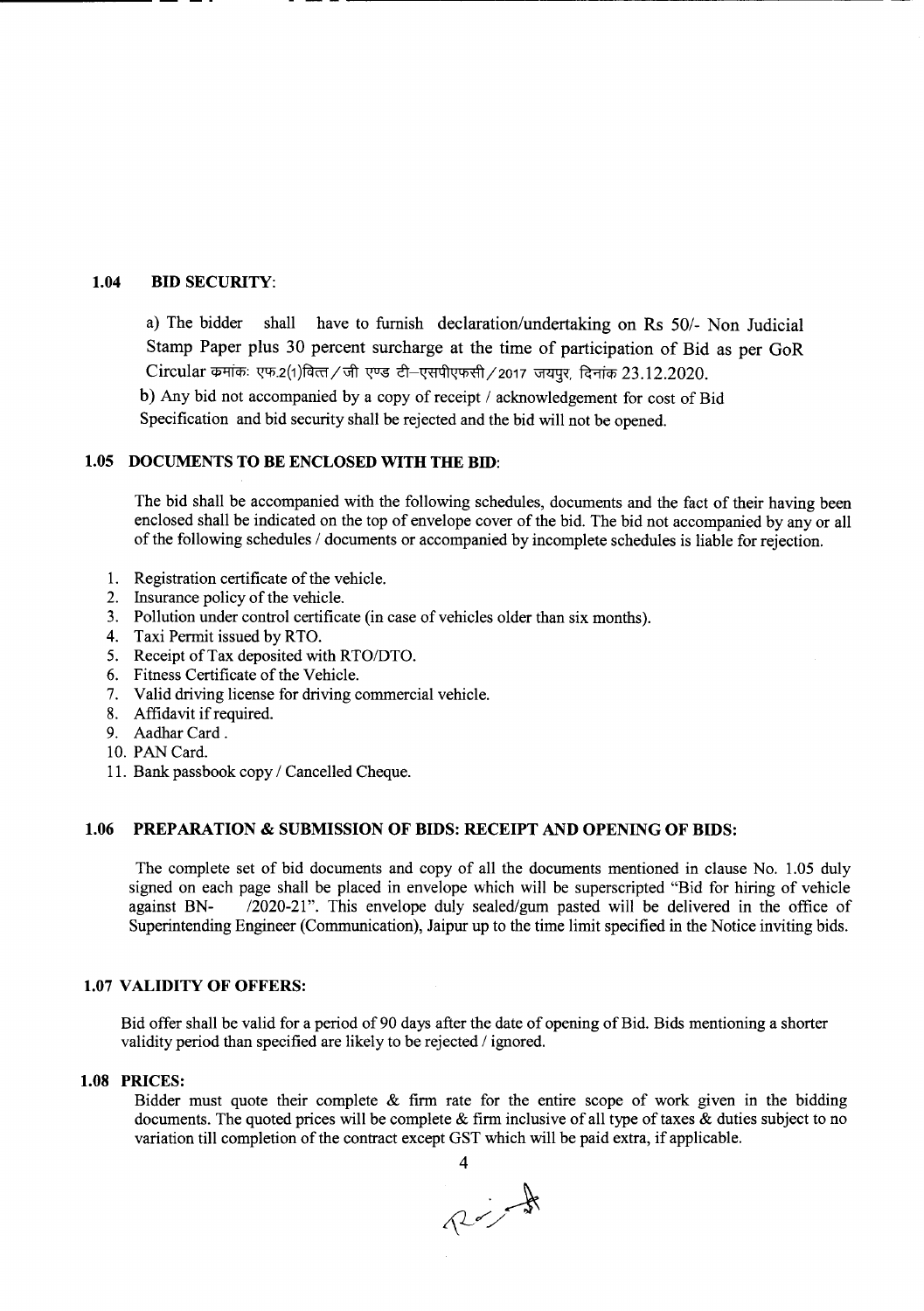#### 1.09 COMPLETION PERIOD:

The completion period of proposed hiring contract will be w.e.f date of issue of work order to 31.03.2022. However, the contract period will be counted / applicable as per order to be placed after finalizationof the bid process. Depending upon the performance of the contractor, and if deemed necessary by the Nigam, the contract may be mutually extendedup to a further period as per RTPP rules on terms and conditions of the contract. Incase the service / work not found satisfactory, contract may be cancelled at any stage after serving a 15 days' notice to the contractor.

#### 1.11 AMENDMENT IN SPECIFICATIONS:

The Superintending Engineer (Communication), RVPN, Jaipur may revise or amend the specification and timings prior to the date notified for opening of the Bids. Such revision or amendment, if any will be communicated to all the Bidders through corrigendum(s) on http://sppp.rajasthan.gov.in & http//energy.rajasthan.gov.in as amendment or addenda to this invitation of the Bid.

The amendment (if any) will be notified on web for all prospective Bidders who have received the Bid documents and it shall be binding on them. Bidders are required to immediately download any such amendment. It will be assumed that the information contained therein has been taken into account by the Bidder in its Bid.

In order to provide prospective Bidders reasonable time to take the amendment into account, in preparing their Bid, the Nigam may, at its discretion, extend the deadline for the submission of Bids, in which case, the Nigam will notify all Bidders on web of the extended deadline, for submission of Bids.

#### 1.12 GENERAL :

- (a) The cost of specification once deposited will not be refunded under any circumstances.
- (b)The contractor shall treat the details of the specification and other Bid documents as private and confidential and they shall not be reproduced without the written authorization of the NIGAM.
- (c)The NIGAM does not bind himself to accept the lowest or any Bid or any part of the Bid and shall not assign any reason(s) for the rejection of any Bid or a part thereof.
- (d)The fact of submission of Bid to the NIGAM shall be deemed to constitute an agreement between the Bidder and NIGAM whereby such Bid shall remain open for acceptance by the NIGAM and Bidder shall not have option to withdraw his offer, impair or derogate the same. If the Bidder be notified during the period of validity of Bid that his Bid is accepted by the NIGAM he shall be bound by the terms of agreement constituted by his Bid and such acceptance thereof by the NIGAM, until formal contract of the same Bid has been executed between him and the NIGAM, in replacement of such agreement.
- (e)The successful Bidder shall have to execute the contract documents/agreementfor the proper fulfillment of the contract. This shall be done by him and the NIGAM shall furnish such an executed stamped agreement free of charge. If the contractor fails to execute the contract agreement within 15 days of receipt of the work order, order may be cancelled and Bid security will be forfeited. RVPN may also debar such defaulter contractor from participation in future bids in RVPN.

х.

5 Pari de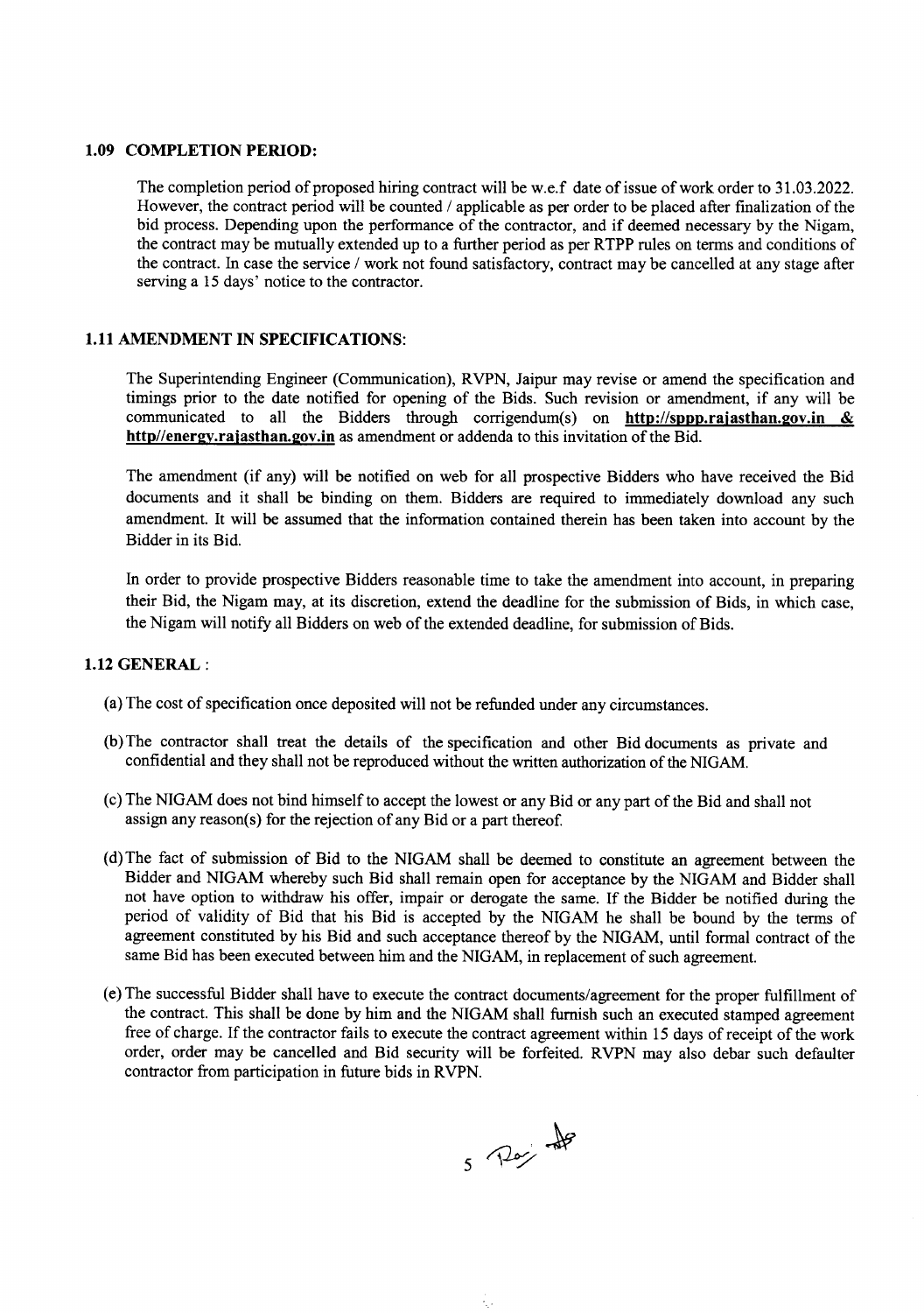**1.13** Any action on the part of the Bidder to revise the rates/price at his own interest after the opening of the Bid may result in rejection of the Bid and also debar him from submission of Bids to the NIGAM at least for one year.

#### **1.14 NEGOTIATIONS:**

---\_ .. - ----.-.-------~-~----------------------------------

- (1) Except in case of procurement by method of single source procurement or procurement by competitive negotiations, to the extent possible, no negotiations shall be conducted after the pre-bid stage. All clarifications needed to be sought shall be sought in the pre-bid stage itself.
- (2) Negotiations shall, however, be undertaken only with the lowest or most advantageous bidder under the following circumstances-
	- (a) when ring prices have been quoted by the bidders for the subject matter of procurement; or
	- (b) when the rates quoted vary considerably and considered much higher than the prevailing market rates.
- (3) The bid evaluation committee shall have full powers to undertake negotiations.
- (4) The lowest or most advantageous bidder shall be informed in writing either through messenger or by registered letter and email (if available). A minimum time of seven days shall be given for calling negotiations. Incase of urgency the bid evaluation committee may reduce the time, provided the lowest or most advantageous bidder has received the intimation and consented to regarding holding of negotiations.
- (5) Negotiations shall not make the original offer made by the bidder inoperative. The bid evaluation committee shall have option to consider the original offer in case the bidder decides to increase rates originally quoted or imposes any new terms or conditions.
- (6) In case of non-satisfactory achievement of rates from lowest or most advantageous bidder, the bid evaluation committee may choose to make a written counter offer to the lowest or most advantageous bidder and if this is not accepted by him, the committee may decide to reject and re-invite bids or to make the same counter-offer first to the second lowest or most advantageous bidder, then to the third lowest or most advantageous bidder and so on in the order of their initial standing and work / supply order be awarded to the bidder who accepts the counter-offer. This procedure should be used in exceptional cases only.
- (7) Incase the rates even after the negotiations are considered very high, fresh bids shall be invited.

#### **1.15 TRANSPARENCY IN PUBLIC PROCUREMENT:**

The Government of Rajasthan has enacted the Rajasthan Transparency in Public Procurement Act, 2012 and Rajasthan Transparency in Public Procurement Rules, 2013 w.e.f 26.01.2013. This procurement process is abided by the processes and procedures of the aforesaid Act  $\&$  Rule. In case the any clause (s), term (s) & condition (s) in this bidder document differ in its interpretation and context from it the later (i.e. GOR Act and Rule as mentioned above) shall prevail.

 $6$  Ray  $\frac{1}{2}$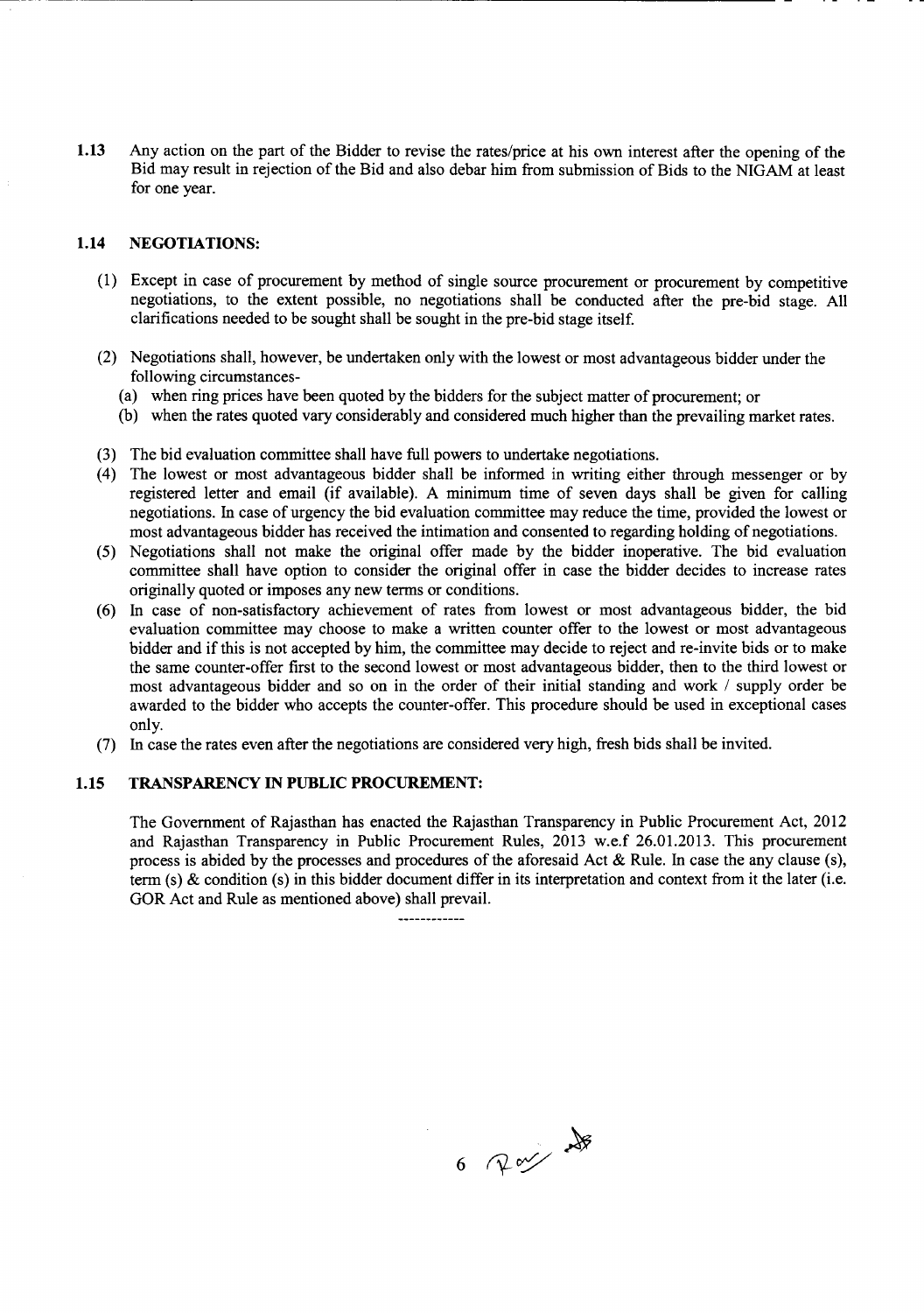## **SECTION-II**

#### 1. TERMS& CONDICTIONS:

- 1.1 AC Car (Sedan)/ Jeep/ Bolero with taxi permit (essentially of Rajasthan State) is to be provided with Driver with POL.
- 1.2 The monthly payment shall be made as below:
	- (i) For first 1500 kms or less: rates shall be applicable as mentioned in G schedule by the bidder per month (GST extra, if applicable).
	- (ii) For additional running of vehicle (more than 1500 kms subject to max. 2200 kms)  $\omega$  Rs.9.00 perkm
	- (iii) Average running of this vehicle shall be around 2000 kms.
- 1.3 Working hours of the vehicle will be 12/24 hours as per requirement.
- 1.4 The vehicle provided by the contractor will be maintained by him in good and perfect conditions.
- 1.5 Performance Security deposit :- In order of secure/assume the fulfillment of the terms and conditions this order the contractor shall deposit the security amount equivalent to 2.5% (Two and Five Tenths Percent) of the order value of the work awarded, in Demand Draft/ Bankers Cheque/ NEFT to the concerned Accounts Officer RVPN. The Performance Security deposit shall be refunded after 2 months of the successful completion of the contract to the entire satisfaction of the Nigam.
- 1.6 The rate shall be inclusive of the taxes except GST if applicable which will be paid extra.
- 1.7 The toll tax if any, during play of the vehicle as par instructions of the in charge of the vehicle, will be paid by the department.
- 1.8 In the event of any breach of any terms and condition or delay or default the contract will be terminated and security deposit and other financial holds will be forfeited by the Nigam. No interest shall be paid on such deposits.
- 1.9 All expenditure on repairs, maintenance, taxes, permits, insurance and driver will be borne by the contractor.

#### 2. SPECIFICATION OF VEHICLE:-

- 2.1 The vehicle should have valid certificate of "pollution under control".
- 2.2 The vehicle should have "valid insurance coverage" and up to date Road Tax paid Documents.
- 2.3 The milometer of the vehicle must be accurate  $\&$  in working conditions at all times.
- 2.4 Photo copy of registration certificate, taxi permit, fitness certificate, insurance, Road Tax, pollution under control etc. for vehicle provided, shall be submitted with the offered rates/quotation
- 2.5 The vehicle must ply on all those roads /cart tracks, which are considered suitable by-the in charge of the vehicle and his decision in this regard shall be final and binding.
- 2.6 All the documents of the vehicle must be renewed time to time before its expiry of validity, during the contract period.
- 2.7 The vehicle should not be more than 6 years old. 2 Years relaxation may be given if vehicle condition is good.

7 Rents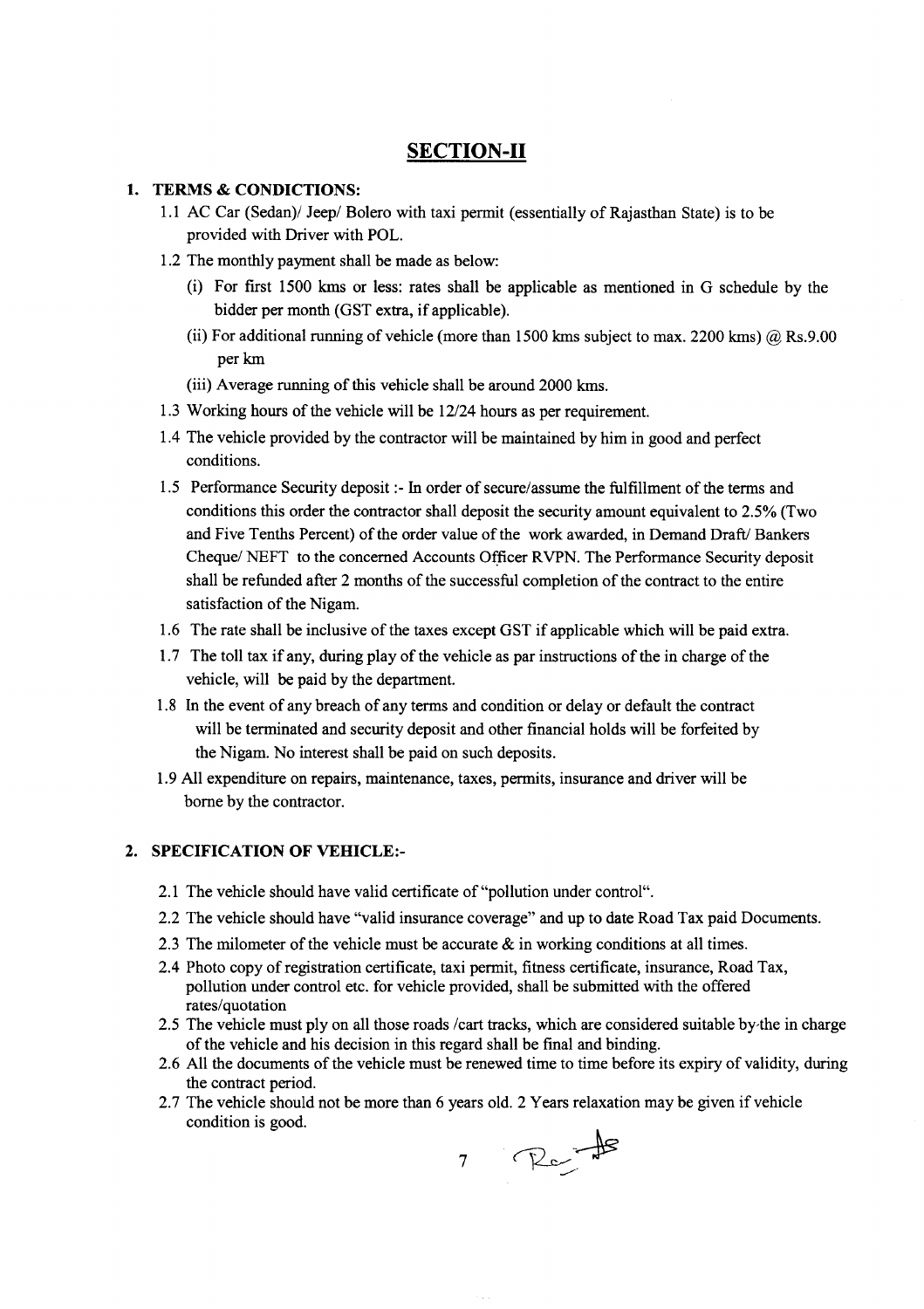#### 3. DRIVER:-

- 3.1 Contractor has to provide driver with vehicle at his cost.
- 3.2 Driver must have valid commercial driving license for the entire period of the contract.
- 3.3 Full particulars of the driver(s) is to be given by the contractor at the time of providing the vehicle to the incharge of vehicle.
- 3.4 Driver should be well dressed in uniform prescribed by transport department & well behaved, any misbehavior by the driver shall be construed unsatisfactory service.
- 3.5 Driver must not smoke or drink liquor while on duty and must not be under intoxication while on duty.
- 3.6 The successful contractor shall provide sufficient money with the driver so that he can meet the expenditure on any incidental repairs/maintenance etc. during working hours, when the vehicle is on duty. The Nigam under no circumstances will incur any expenditure on these items.
- 3.7 A log book for each vehicle will be maintained by the user for recording daily, opening  $\&$  closing kilometer reading of each journey performed (Performa enclosed).
- 3.8 The contractor should provide immediately alternate arrangement for driver/vehicle who are having valid documents as prescribed (in case of non functioning of vehicle during the journey), along with the Mutual Agreement with the vehicle owner (If the vehicle is registered on other name) & all valid documents of the vehicle which is provided.
- 3.9 All expenditure on driver will be borne by the contractor. The salary of the vehicle driver will be paid by the contractor of the vehicle.
- 3.10 Inlight of the decision of Hon'ble High court of Rajasthan, Jaipur in writ petition 372/2013 in the matter of Anokh Bai & others versus State & others, the minimum wages to the driver shall be ensured by the contractor/firm/individual/ vehicle owners/transporter/ Travel agencies having registered as taxi, and a certificate for the same has to be submitted by the contractor /firm/ individual/ vehicle owners/ transporter/ Travel agencies having registered as taxi, every month in the enclosed format.
- 3.11 The whole responsibility of insurance of the vehicle driver would be of the contractor/firm/vehicle owners/transporter/ Travel agencies having registered as taxi.

#### 4. WORKING HOURS:-

The working hours for hired vehicle would be 12/24 hours per day as per requirement of the incharge of vehicle and will be mentioned in the tender.

## 5. CONTRACT PERIOD:-

The contract shall be for a period as mentioned in the bid for 12 months (approx) and can be extended further as per RTPP rules subject to satisfactory work performance if required by RVPN.

#### 6. TERMS OF PAYMENT:-

- 6.1 For obtaining payment you shall submit separate bill (s) for each vehicle to the controlling officer in the first week of every month.
- 6.2 The month for the purpose of vehicle hire charges will be reckoned from first of every month to the last day of that month. The bill will become due on  $1<sup>st</sup>$  of every month in respect of vehicle(s) which were in operation during the preceding month through the controlling officer of vehicle.

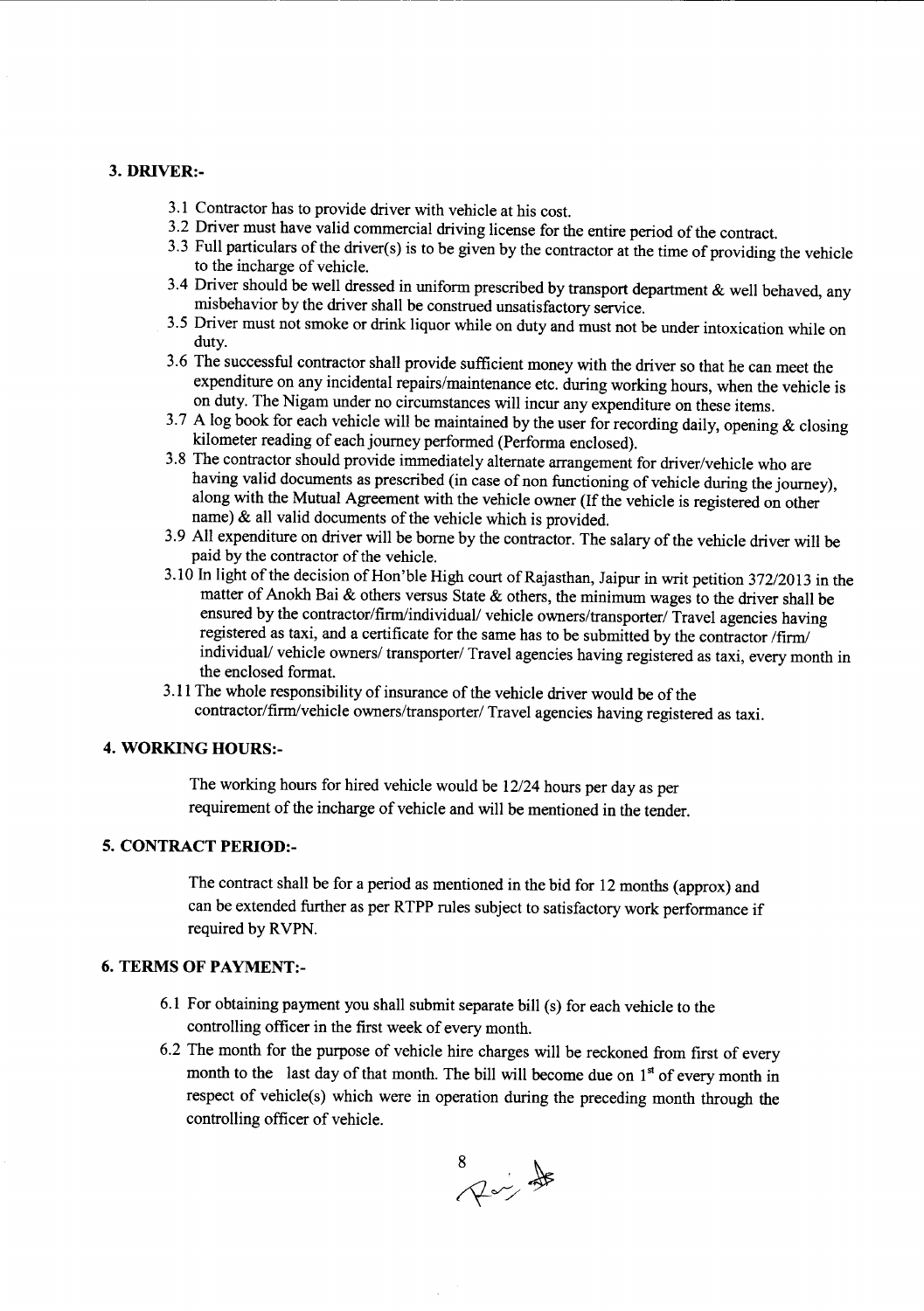- 6.3 Income tax will be deducted at source as per income tax act.
- 6.4 100% payment will be made by the concerned accounts officer through RTGS after submission of bills and completing contractual formalities.
- 6.5 While making payments the accounts officer will deduct all the statuary deductions as applicable from time to time.

#### **7. EPF/CPF**

The contractor will have to furnish the information in performa "C" every month or with every bill in respect of the employees engaged in connection with the execution of work from the date of its commencement and up to the date of completion of work. If the contractor fails to furnish this information, the accounts officer will deduct the amount from the each bill of Contractor at the rates applicable at the time of payment as per CPF rules/Act and keep under the head 46.962 (Misc. deposit) of the contractor/employee till furnishing the information in the above mentioned Performa along with nomination form within stipulated period failing which the amount so deducted shall be deposited with regional P.F commissioner within stipulated period as per CPF ruled/Act. The contractor has to pay the minimum wages to the driver as per Govt. Of Rajasthan Rules.

In case the owner of the vehicle drives the vehicle then all the bindings as mentioned for driver will be applicable to him also.

#### 8 . **ACCIDENTS:-**

Any compensation payable for damages caused due to accident by contractor's vehicle/driver to any party/ property / vehicle/driver shall be borne by contractor. Department will not be responsible for any kind of compensation for the accident of vehicle/driver.

#### **9. PENALTY:-**

- 9.1 In case the vehicle is not provided on a day, prorata deduction from the monthly charges bill will be deducted (i.c. fixed daily charges)
- 9.2 Vehicle will have to be provided by contractor as per requirement of controlling officer/ in charge of the vehicle and absence of the vehicle is not permissible, so substitute road worthy vehicle with complete documents will have to be provided by contractor.
- 9.3 In case substitute vehicle as required vide Para 9.2 is not provided by contractor, a penalty equal to fixed daily charges per vehicle will be imposed by the Nigam in addition to payment term at clause 9.1
- 9.4 However, in case, if the vehicle is not provided continuously for seven days, it will be considered as unsatisfactory performance for which security deposit and other financial holds of the contractor shall be for feted an contract shall be terminated .
- 9.5 Penalties imposed vide Para 9.3 shall be recovered from the monthly bills.

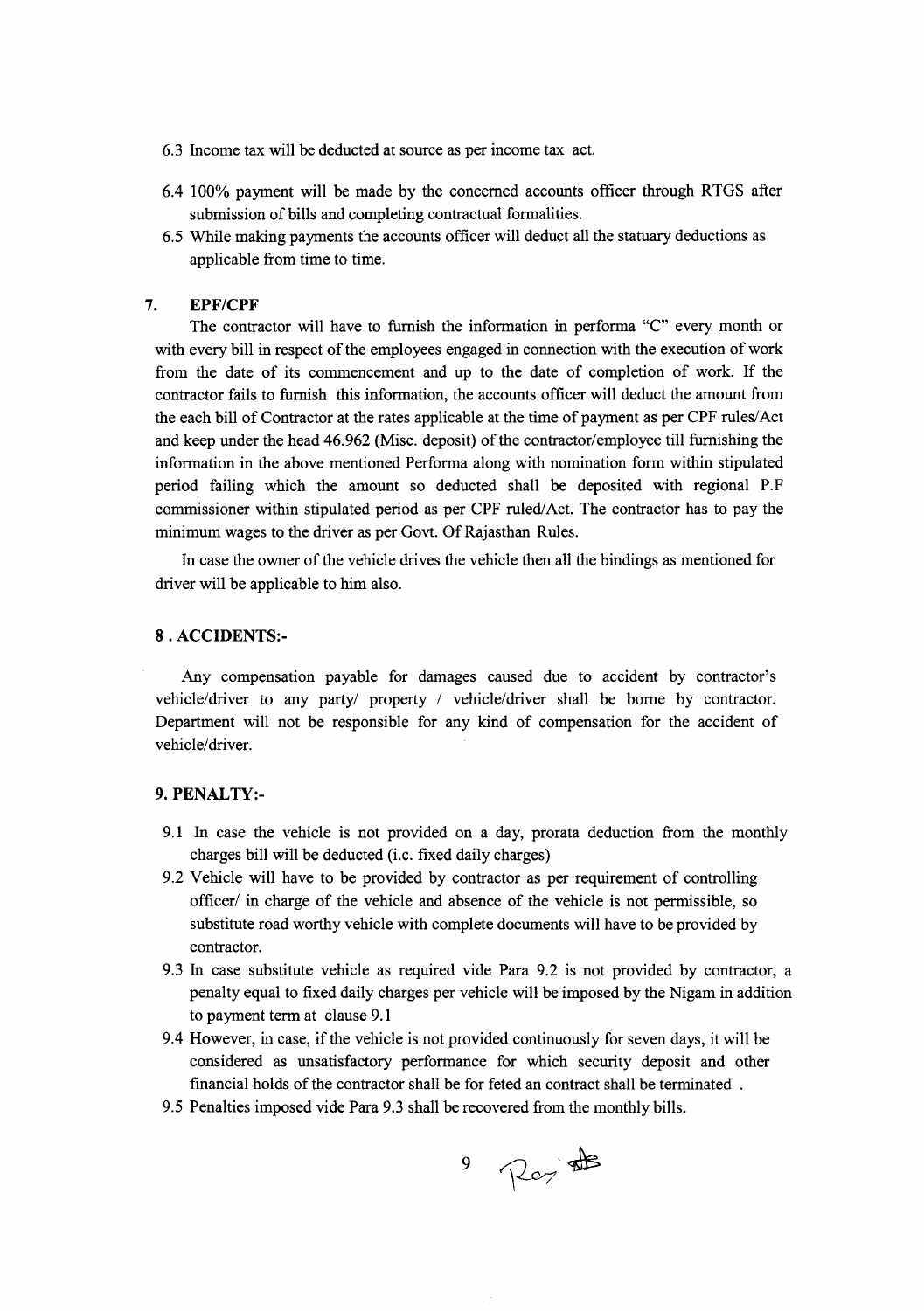#### **10** RISK & COST:-

In case of poor performance or failure to carry out this contact as per terms and conditions of the agreement of not providing the vehicle, concerned controlling officer of the vehicle will have the right to hire vehicle from the open market at the risk  $\&$  cost of contractor, in addition to imposition of penalties as per penalty close vide par 9.1 to 9.5 above.

#### 11PARKING:-

- 11.1 The hired vehicle may be parked in the premises of RVPN if space is available. However in this case, the safety  $\&$  security of the vehicle shall not be responsibility of the RVPN and it will be at the risk of the contractor.
- 11.2 For parking of the vehicle at contractor place / garage, kilometers runs to & from contractor place / garage to the RVPN office will not be counted for payment

12: Decision of the incharge of the vehicle regarding the meaning and effect of the terms & conditions shall be final and binding on contractor

13: In case of any violation of terms & conditions of contract or unsatisfactory service performance, the vehicle in charge reserves the right to terminate the contract by giving 15 days Notice to the contractor.

#### 14: ARBITRATION:-

- 14.1 In the event of any question, dispute or difference arising under the agreement or in connection there with, accept as to matter the decision of which specifically provided under the agreement the same shall be referred to sole arbitration of the Director (Operation.) RVPN, Jaipur.
- 14.2 The agreement to appoint an arbitrator will be in accordance with the arbitration and consolation act 1996. There will be no objection to any such appointment that the arbitrator is government servant or that he has to be with the matter to which the agreement relates or that in the course of his duties as government servant he has expressed views on all for any of matter under dispute. The award of arbitrator shall be final and binding on the parties. In the event of such arbitrator to whom the matter originally referred being transferred or vacating his office or being unable to act for any reasons what so ever may be the Director (Operation.) RVPN, Jaipur. Or the said officer shall appoint another person to act and arbitrator with terms and conditions of the contracts agreement and the person so appointed shall be entitled to proceed from the stage of which it was left out by his predecessor.
- 14.3 The arbitration may from time to time with the consent of parties enlarge the time for making and publishing the award, subject to aforesaid arbitration and conciliation act. 1996 and the rules made there under modification thereof for the time being in force shall be deemed to apply to the arbitration proceeding under this clause.
- 14.4 The venue of the arbitration proceeding shall be the office of concerned Superintending Engineer RVPNL or the Director (Operation.) RVPN, Jaipur. Or such other places as the arbitrator may decide.

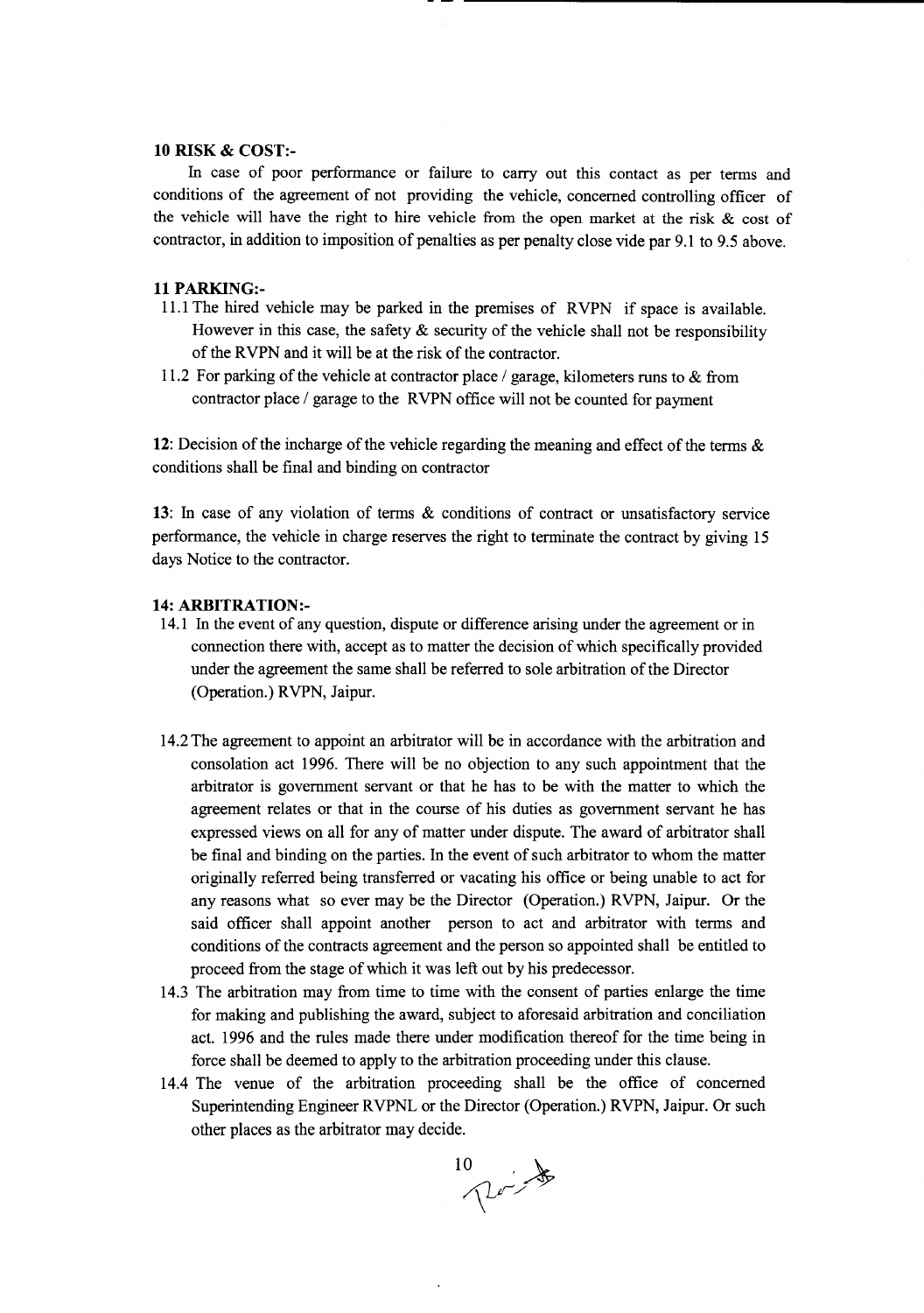#### **15. FORCE MAJEURE CONDITIONS:-**

If at any time during the period of contract ur performance inhall or in part b prevented or delayed by the reason of any war hostility acts of public enemy , civil commotion sabotage fire floods explosion epidemics quarantine restriction act of god here in after referred to as evens than provide notice or an adequate proof of the work having being suffered on account of these events is given within 21days of the date of occurrence their of the provisions of sub clause 9.3 to 9.5 of clause 9 shall not be invoked by concerned authorities of the RRVPNL provided that the work under the contract shall be resumed immediately.

After such events has ceased to the exist and the decision of the Director (Operation.) RVPN, Jaipur or his authorized officers to gather the work has been resumed or not shall be final and conclusive.

#### **16. CONTRACT AGREEMENT:-**

- 1.) The contract will be governed by the terms & conditions incorporated/mentioned in circular No. *F.2(4)FD.lSPFC/2017* Jaipur, Dated 19.07.2018 and its amendment of finance department Govt. of Rajasthan Circular *No.F.2(4)FD/SPFC/2017* Jaipur, Dt.28.02.2019 shall be applicable. The contractor shall execute contract agreement on the non judicial stamp paper worth *Rs.1000/-* as per order *No./RVPN/CAO* (P&C)/AO (P&C-II)/D.745 Date:26.11.2020 in the prescribed Performa with in 15 days after the order. The contract agreement will be furnished to the undersigned. The following documents in the manner as detailed below are also to be enclosed with contract agreement.
- 2.) Copy of the detailed order duly signed on each and every page all the above contract documents shall be signed by the contractor or an authorized person holding valid power of attorney duly notarized in original on non judicial stamp paper worth Rs.1000/- shall also be furnished along with contract agreement documents. No payment shall be released in absence of executing the contract agreement.

#### **17. ACCEPTANCE OF THE ORDER:-**

The acceptance of the order should be conveyed to the in-charge of the vehicle with in a period of 7 days after receipt of the order falling which it shall be presumed that terms and conditions incorporated in the order are acceptable to contractor.

11 Roy 48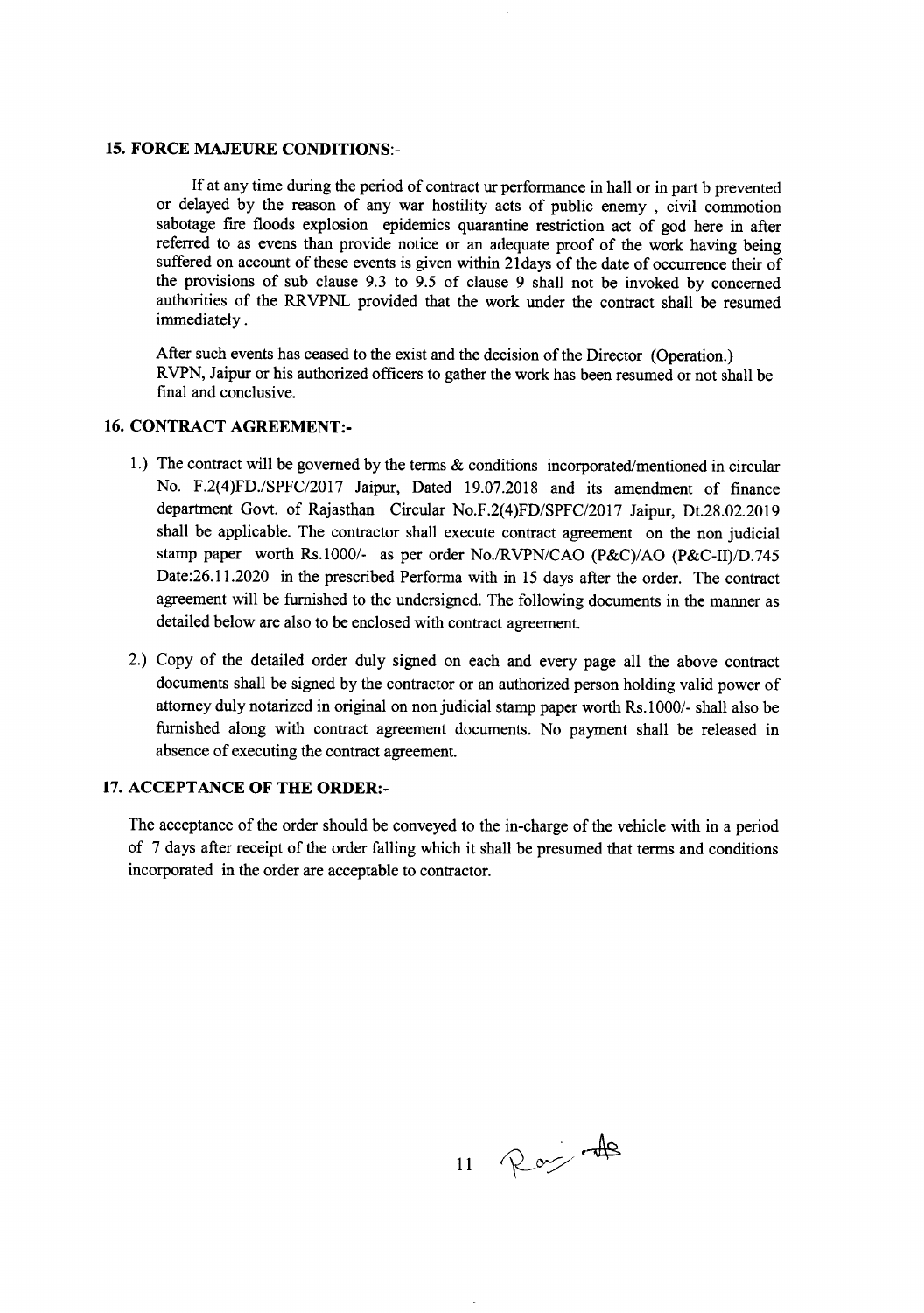#### **SCHEDULE-I**

#### **SCHEDULE OF PRICES NIB CODE: VPN2021A1179 BN-** *12020-21*

The Superintending Engineer (Communication) RVPN, Jaipur.

> Sub:- Offer for providing services of vehicle (Car (Sedan)/Jeep/ Bolero) on hire with driver and POL for the period F.Y. 2021-22 against BN- /2020-21  $\ddot{\phantom{a}}$

We are pleased to quote our rates herein for providing services of inspection vehicle as per terms  $\&$ conditions mentioned in the bid specification BN- $/2020-21$ 

| S. No | Particulars                                                                                                                                                                                                                                            | Qty. of<br>Vehicle. | No. of days<br>to be hired                            | Rate per<br>Month<br>(in Rs for<br>1500 kms)<br>excluding<br>GST | Total<br>Amount<br>For one year<br>(in Rs.) |  |  |
|-------|--------------------------------------------------------------------------------------------------------------------------------------------------------------------------------------------------------------------------------------------------------|---------------------|-------------------------------------------------------|------------------------------------------------------------------|---------------------------------------------|--|--|
|       | Providing vehicle (Car<br>(Sedan)/Jeep/ Bolero) with Driver<br>with POL for 24 Hrs (24<br>$x$ 7 basis) from 01-04-2021 to<br>31-03-2022 = 365 Days in the<br>$of$ fice of:-<br><b>EXECUTIVE</b> /<br><b>ASSISTANT ENGINEER</b><br>$(COMM.)$ , $RVPN$ , | 1 No.               | 12 months<br>w.e.f.<br>01.04.2021<br>to<br>31.03.2022 |                                                                  |                                             |  |  |
|       | <b>TOTAL</b>                                                                                                                                                                                                                                           |                     |                                                       |                                                                  |                                             |  |  |

Total amount quoted in words. \_

1. All the terms & conditions of the bidding documents attached herewith are accepted.

2. The contract period may vary and shall be final as per order to be placed.

Date:- Place:-

> Authorized Signatory/ Contractor With name & Address

12 /\\\v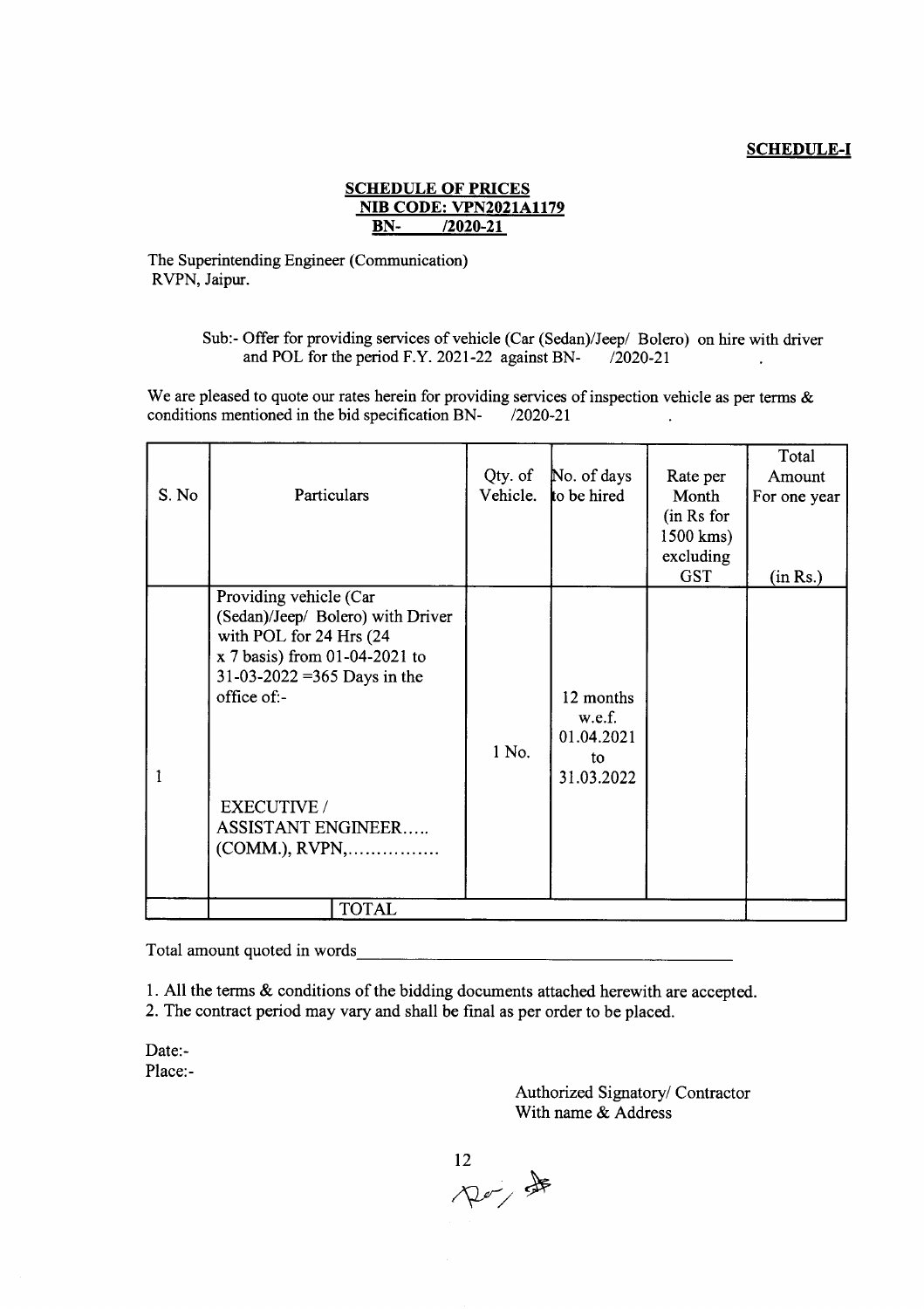## Annexure-I

# **Statement of Vehicle**

# BIDDER'S NAME: \_

# COMPANY'S NAME AND ADDRESS: \_

| S.<br>N. | Registration<br>Number | Model<br>(Year) | Date of<br>Registration | <b>Vehicle</b><br>Owner's /<br>Name | Vehicle Type<br>(Please<br>specify) | <b>Validity Details</b> |         |             |           |
|----------|------------------------|-----------------|-------------------------|-------------------------------------|-------------------------------------|-------------------------|---------|-------------|-----------|
|          |                        |                 |                         |                                     |                                     | Permit                  | Fitness | Road<br>Tax | Insurance |
|          |                        |                 |                         |                                     |                                     |                         |         |             |           |
|          |                        |                 |                         |                                     |                                     |                         |         |             |           |
|          |                        |                 |                         |                                     |                                     |                         |         |             |           |
|          |                        |                 |                         |                                     |                                     |                         |         |             |           |

Note: Use additional sheets if required.

Declaration:

The details as above furnished are correct and true. I undertake to produce original Documents of the above said vehicles for verification as and when called for.

**DATE BIDDERS'S SIGNATURE OFFICE SEAL** 

 $\approx 1$ 

 $\hat{\boldsymbol{\cdot} }$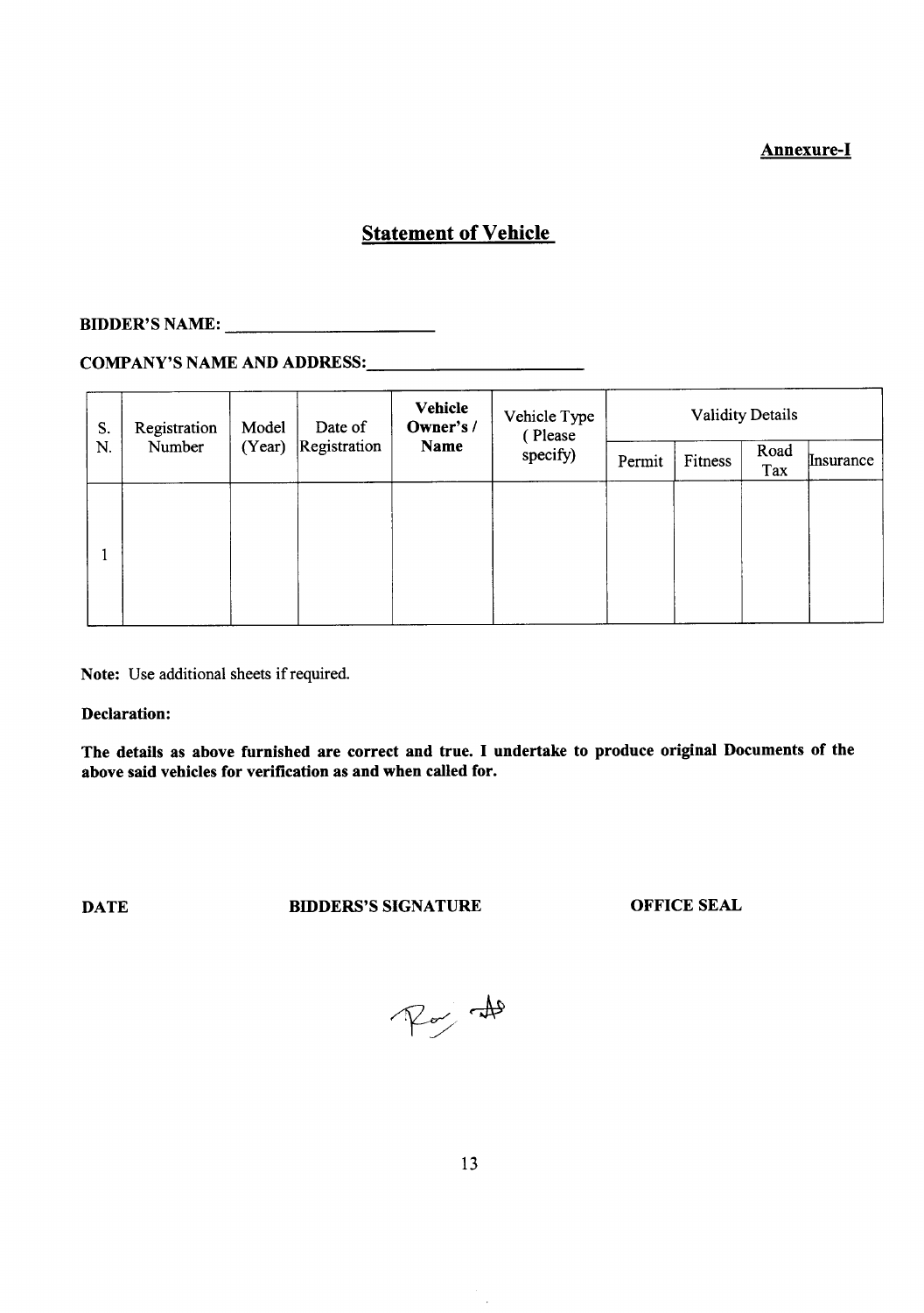# **APPENDIX**

#### **i) Annexure -A: Compliance with The Code of Integrity and No Conflict of Interest**

Any person participating in a procurement process shall -

(a) not offer any bribe, reward or gift or any material benefit either directly or indirectly in exchange for an unfair advantage in procurement process or to otherwise influence the procurement process;

(b) not misrepresent or omit that misleads or attempts to mislead so as to obtain a financial or other benefit or avoid an obligation;

(c) not indulge in any collusion, Bid rigging or anti - competitive behavior to impair the transparency, fairness and progress of the procurement process;

(d) not misuse any information shared between the procuring Entity and the Bidders with an intent to gain unfair advantage in the procurement process;

(e) not indulge in any coercion including impairing or harming or threatening to do the same, directly or indirectly, to any party or to its property to influence the procurement process;

- (f) not obstruct any investigation or audit of a procurement process;
- (g) disclose conflict of interest, if any; and

(h) disclose any previous transgressions with any Entity in India or any other country during the last three years or any debarment by any other procuring entity.

#### **Conflict of Interest:-**

The Bidder participating in a bidding process must not have a conflict of interest.

A conflict of interest is considered to be a situation in which a party has interests that could improperly influence that party's performance of official duties or responsibilities, contractual obligations, or compliance with applicable laws and regulations.

- i. A Bidder may be considered to be in conflict of interest with one or more parties in a biding process if, including but not limited to:
	- a. have controlling partners/shareholders in common; or
	- b. receive or have received any direct or indirect subsidy from any of them; or
	- c. have the same legal representative for purposes of the Bid; or
	- d. have a relationship with each other, directly or through common third parties, that puts them in a position to have access to information about or influence on the Bid of another Bidder, or influence the decisions of the Procuring Entity regarding the bidding process; or
	- e. the Bidder participates in more than one Bid in a bidding process. Participation by a Bidder in more than one Bid will result in the disqualification of all Bids in which the Bidders is involved. However, this does not limit the inclusion of the same subcontractor, not otherwise participating as a Bidder, in more than one Bid; or
	- f. the Bidder or any of its affiliates participated as a consultant in the preparation of the design or technical specifications of the Goods, Works or Services that are the subject of the Bid: or
	- g. Bidder or any of its affiliates has been hired (or is proposed to be hired) by the procurement Entity as engineer-in-charge/consultant for the contract.

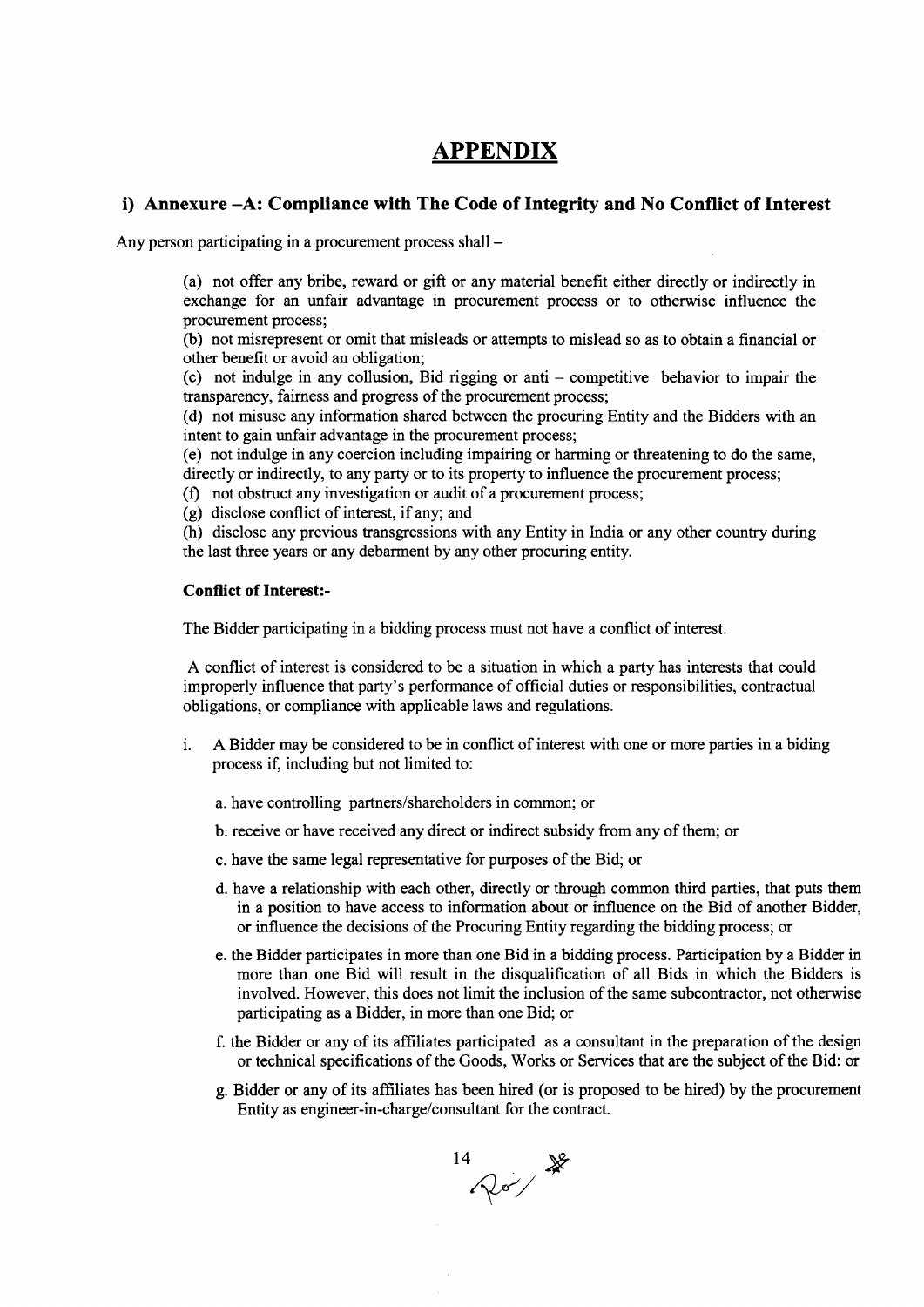# **ii) Annexure -B: Declaration by the Bidder regarding Qualifications**

### **Declaration by the Bidder**

In relation to my/our Bid submitted to for their Notice Inviting Bids of .in response to their Notice Inviting Bids No Dated I1wehereby declare under Section 7 of Rajasthan Transparency in Public Procurement Act, 2012 that:

- 1. I/we possess the necessary professional, technical, financial and managerial resources and competence required by the Bidding Document issued by the Procuring Entity;
- 2. I/we have fulfilled my/our obligation to pay such of the taxes payable to the union and the State Government or any local authority as specified in the Bidding Document;
- 3. I/we are not insolvent, in receivership, bankrupt or being wound up, not have my/our affairs administered by a court or a judicial officer, not have my/our business activities suspended and not the subject of the legal proceedings for any of the foregoing reasons;
- 4. I/we do not have, and our directors and officers not have, been convicted of any criminal offence related to my/our professional conduct or the making of false statements or misrepresentations as to my/our qualifications to enter into procurement contract within a period of three years preceding the commencement of this procurement process, or not have been otherwise disqualified pursuant to debarment proceedings;
- 5. I/we do not have a conflict of interest as specified in the Act, Rules and the Bidding Document, which materially affects fair competition;

Date: Signature of bidder

Place Name:

Designation:

Address:

Por 18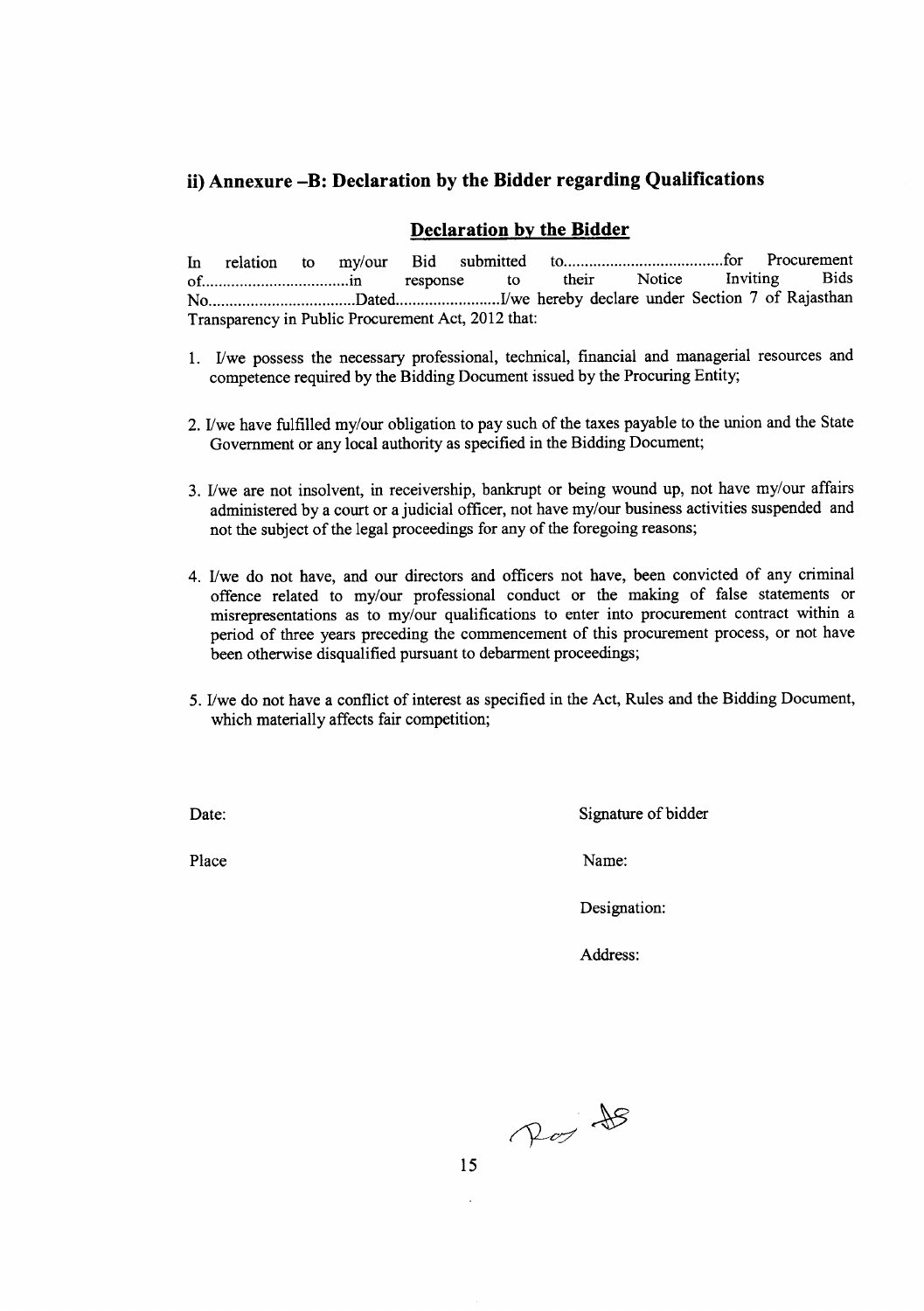#### iii) Annexure -C: Grievance Redressal during Procurement process

The designation and addresses of the First Appellate Authority is the Secretary (Admn.), RVPN,

Jaipur

The designation and addresses of the Second Appellate Authority is the Energy Department, GoR.

#### (1) Fillingan Appeal

If any Bidder or prospective bidder is aggrieved that any decision, action or omission of the Procuring entity is in contravention to the provisions of the Act or the Rules or the Guidelines issued there under, he may file an appeal to First Appellate Authority, as specified in the Bidding Document within a period of ten days from the date of such decision or action, omission, as the case may be, clearly giving the specific ground or grounds on which he feels aggrieved:

Provide that after the declaration of a Bidder as successful the appeal may be filed only by a Bidder who has participated in procurement proceedings:

Provided further that in case a Procuring Entity evaluates the Technical Bids before the opening of the Financial Bids, an appeal related to the matter of financial Bids may be filed only by a Bidder whose Technical Bid is found to be acceptable.

- (2) The officer to whom an appeal is filled under para (1) shall deal with the appeal as expeditiously as possible and shall endeavor to dispose it of within thirty days from the date of appeal.
- (3) If the officer designated under para (1) fails to dispose of the appeal filed within the period specified in para (2), or if the Bidder or prospective bidder or the procuring Entity is aggrieved by the order passed by the First Appellate Authority, the Bidder or prospective bidder or procuring Entity, as the case may be, may file a second appeal to Second Appellate Authority specified in the Biding Document in this behalf within fifteen days from the expiry of the period specified in para (2) or of the date of receipt of the order passed by the First Appellate Authority, as the case may be.

#### (4) Appeal not to lie in certain cases

No appeal shall lie against any decision of the Procuring Entity relating to the following matters, namely:-

- (a) determination of need of procurement;
- (b) provisions limiting participation of Bidders in the Bid process;
- (c) the decision of whether or not to enterinto negotiations;
- (d) cancellation of procurement process;
- (e) applicabilityof the provisions of confidentiality.

#### (5) Form of Appeal

(a) An appeal under para (1) or (3) above shall be in the annexed form along with as many copies as there are respondents in the appeal.



 $\sim$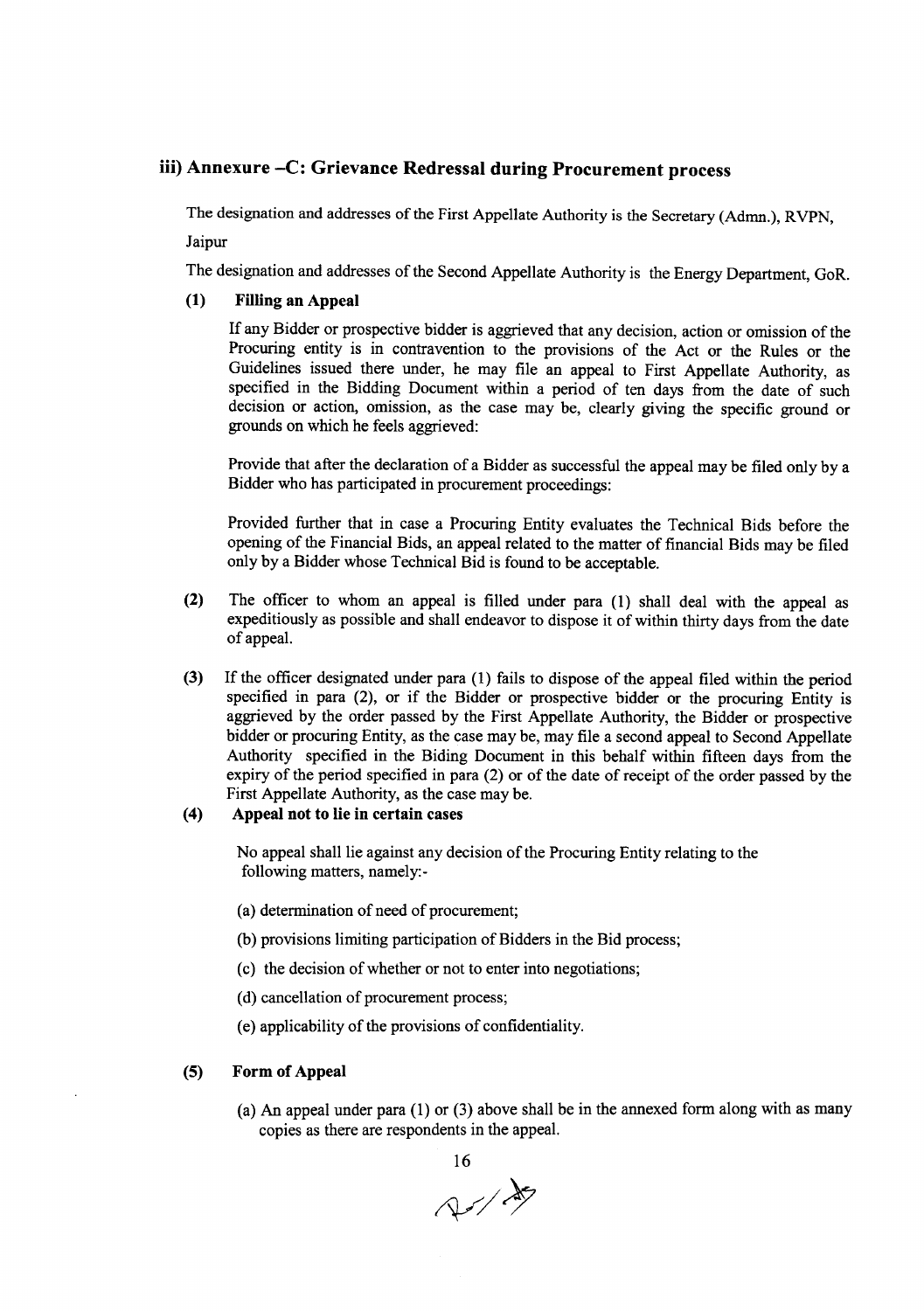- (b) Every appeal shall be accompanied by an order appealed against, if any, affidavit verifying the facts stated in the appeal and proof of payment of fee.
- (c) Every appeal may be presented to First Appellate Authority or Second Appellate Authority, as the case may be, in person or through registered post or authorized representative.

#### **(6) Fee** of filing **Appeal**

- (a) Fee of first appeal shall be rupees two thousand five hundred and for second appeal shall be rupees ten thousand, which shall be non-refundable.
- (b) The fee shall be paid in the form of bank demand draft or banker's cheque of the Scheduled Bank in India payable in the name of Appellate Authority concerned.

#### **(7) Procedure for disposal of Appeal**

- (a) The First Appellate Authority or Second Appellate Authority, as the case may be, upon filing of appeal, shall issue notice accompanied by copy of appeal, affidavit and documents, if any, to the respondents and fix date of hearing.
- (b) On the date fixed for hearing, the First Appellate Authority or Second Appellate Authority, as the case may be, shall,-
	- (i) Hear all the parties to appeal present before him; and
	- (ii) Peruse or inspect documents, relevant records or copies thereof relating to the matter.
- (c) After hearing the parties, perusal or inspection of documents and relevant records or copies thereof relating to the matter, the Appellate Authority concerned shall pass an order in writing and provide the copy of order to the parties to appeal free of cost.
- (d) The order passed under sub-c1ause(c) above shall also be placed on the State Public Procurement Portal.

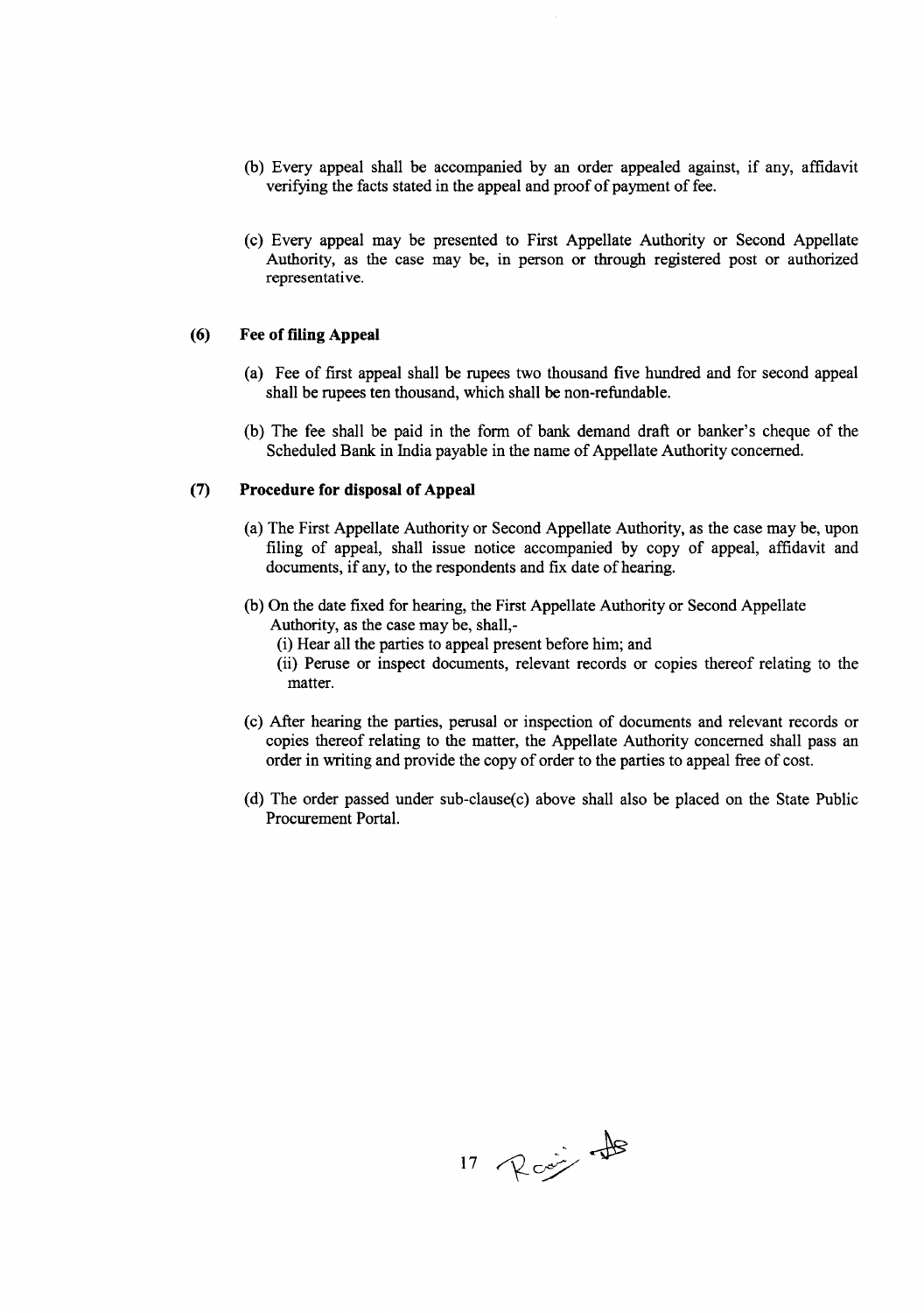# **Memorandum of Appeal under the Rajasthan Transparency in Public Procurement Act, 2012**

Appeal No of .

Before the (First/Second Appellate Authority)

i. A Bid

- 1. Particulars of appellant:
	- (i) Name of the appellant:
	- (ii) Official address, if any:
	- (iii) Residential address:
- 2. Name and address of the respondent(s):
	- (i)
	- (ii)
	- (iii)
- 3. Number and date of the order appealed against and name and designation of the officer/authority who passed the order (enclosed copy), or a statement of a decision, action or omission of the Procuring Entity in contravention to the provisions of the Act by which the appellant is aggrieved:
- 4. If the Appellant propose to be represented by a representative, the name and postal address of the representative:
- 5. Number of affidavits and documents enclosed with the appeal:
- 6. Grounds of appeal: . (Supported by an affidavit)
- 7. Prayer: .

Place .

Date .

**Appellant's Signature**

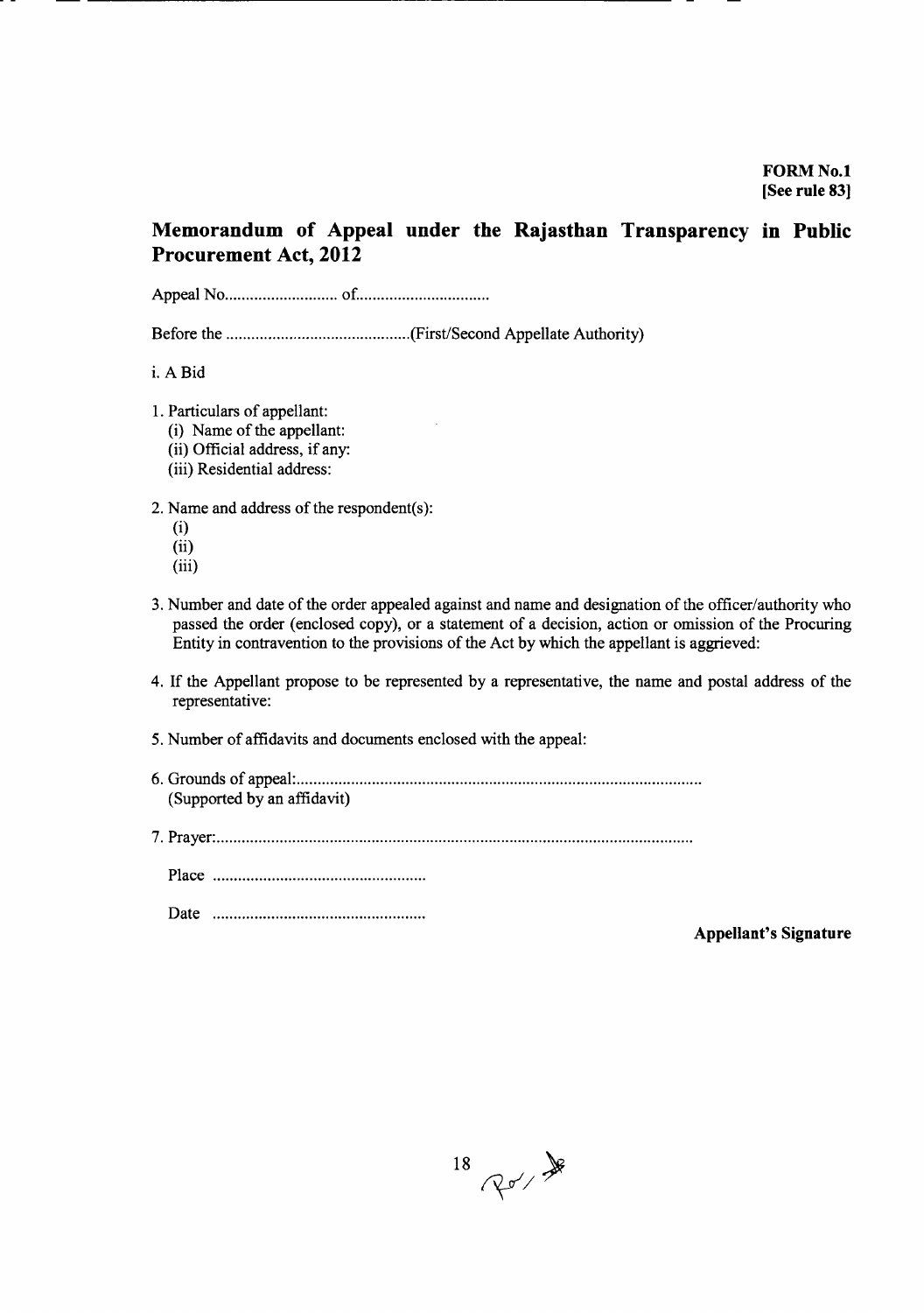## **iv) Annexure -D: Additional Conditions of Contract**

#### **1. Correction of arithmetical errors**

Provided that a Financial Bid is substantially responsive, the Procuring Entity will correct arithmetical errors during evaluation of Financial Bids on the following basis:

- 1. if there is a discrepancy between the unit price and the total price that is obtained by multiplying the unit price and quantity, the unit price shall prevail and the total price shall be corrected, unless in the opinion of the Procuring Entity there is an obvious misplacement of the decimal point in the unit price, in which case the total p[rice as quoted shall govern and the unit price shall be corrected;
- ii. if there is an error in a total corresponding to the addition or subtraction of subtotals, the subtotals shall prevail and the total shall be corrected; and
- iii. if there is a discrepancy between words and figures, the amount in words shall prevail, unless the amount expressed in words is related to an arithmetic error, in which case the amount in figures shall prevail subject to (i) and (ii) above.

If the Bidder that submitted the lowest evaluated Bid does not accept the correction of errors, its Bid shall be disqualified and its Bid security shall be forfeited or its Bid Securing Declaration shall be executed.

#### **2. Procuring Entity's Right to vary Quantities**

- (i) At the time of award of contract, the quantity of Goods, works or services originally specified in the bidding Document may be increased or decreased by a specified percentage, but such increase or decrease shall not exceed fifty percent, of the quantity specified in the Biding Document. It shall be without any change in the unit prices or other terms and conditions of the Bid and the conditions of contract.
- (ii) If the procuring Entity does not Procure any subject matter of procurement or procures less than the quantity specified in the Bidding Document due to change in circumstances, the Bidder shall not be entitled for any claim or compensation except otherwise provided in the Conditions of Contract.
- (iii) In case of procurement of works/ Goods or Services, additional quantity may be procured by placing a repeat order as per clause 73 of RTPP rules-2013 on the rates and conditions of the original order. However, the additional quantity shall not be more than 50% of the value of Goods/ works or services of the original contract. If the supplier fails to do so, the procuring Entity shall be free to arrange for the balance supply by limited Bidding or otherwise and the extra cost incurred shall be recovered from the supplier.

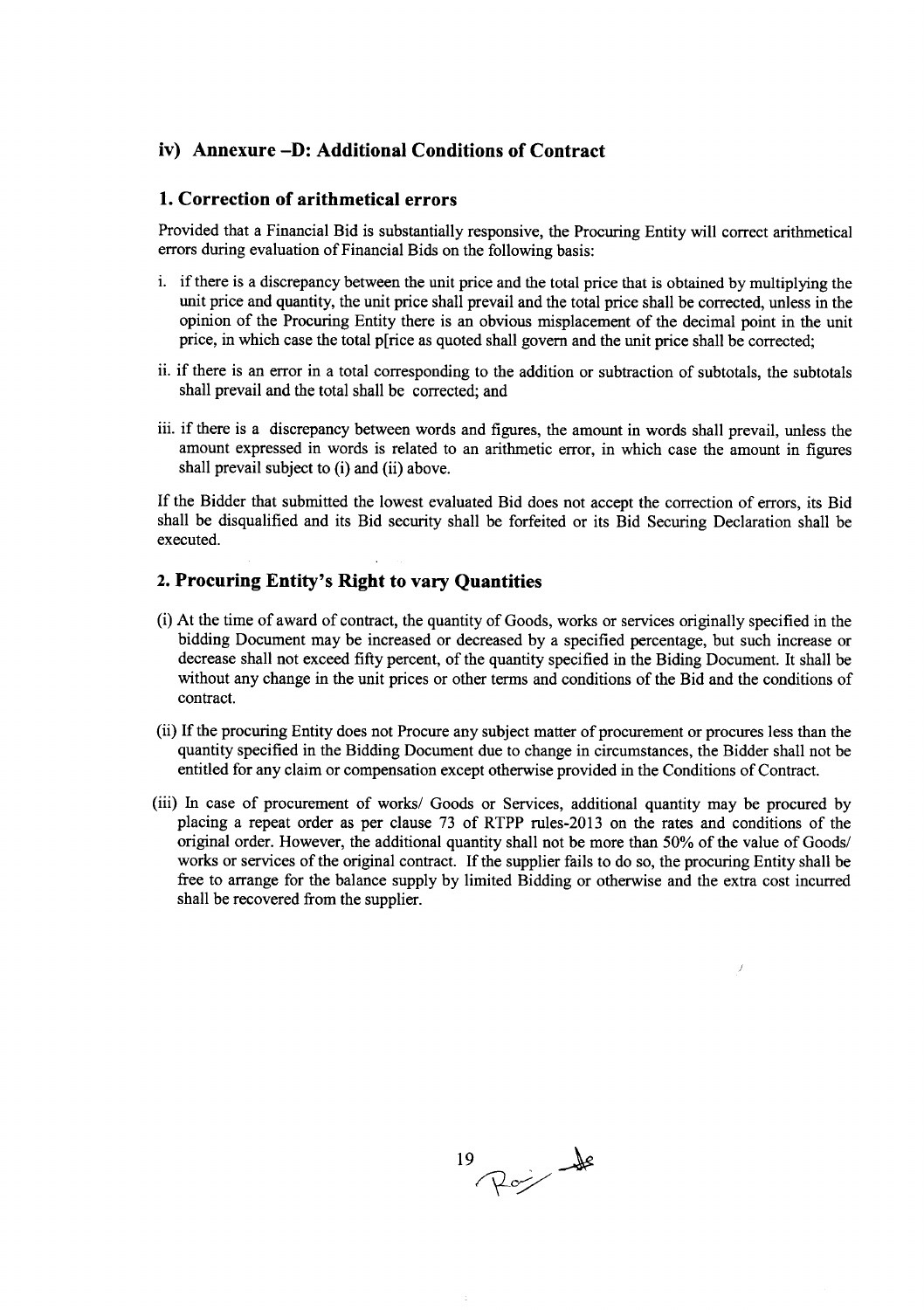# DAILY LOG SHEET FOR HIRED TAXI VEHICLES

 $\ddot{\phantom{0}}$ 

(To be filled and Signed in Triplicate)

| Vehicle<br>No. | Date | Duty Start Reporting Opening -<br>Time | Place | KMs.<br>reading | Details of<br><b>Journeys</b><br>undertaken | Closing<br>KMs.<br>reading | Total KMs traveled<br>forures and<br><b>Words</b> | Closing<br>Time |  |
|----------------|------|----------------------------------------|-------|-----------------|---------------------------------------------|----------------------------|---------------------------------------------------|-----------------|--|
|                |      |                                        |       |                 |                                             |                            |                                                   |                 |  |

Vehicle require next 10. Place : Date :<br>Time :

(Signature of OlC) 11. Name: Date:

- \_,-\_.--- -----------. -------- ---~---.--.--- ---,•..,\_-------

 $\ddot{\phantom{0}}$ 

 $\ddot{\phantom{0}}$ 

 $P_{\alpha}$  +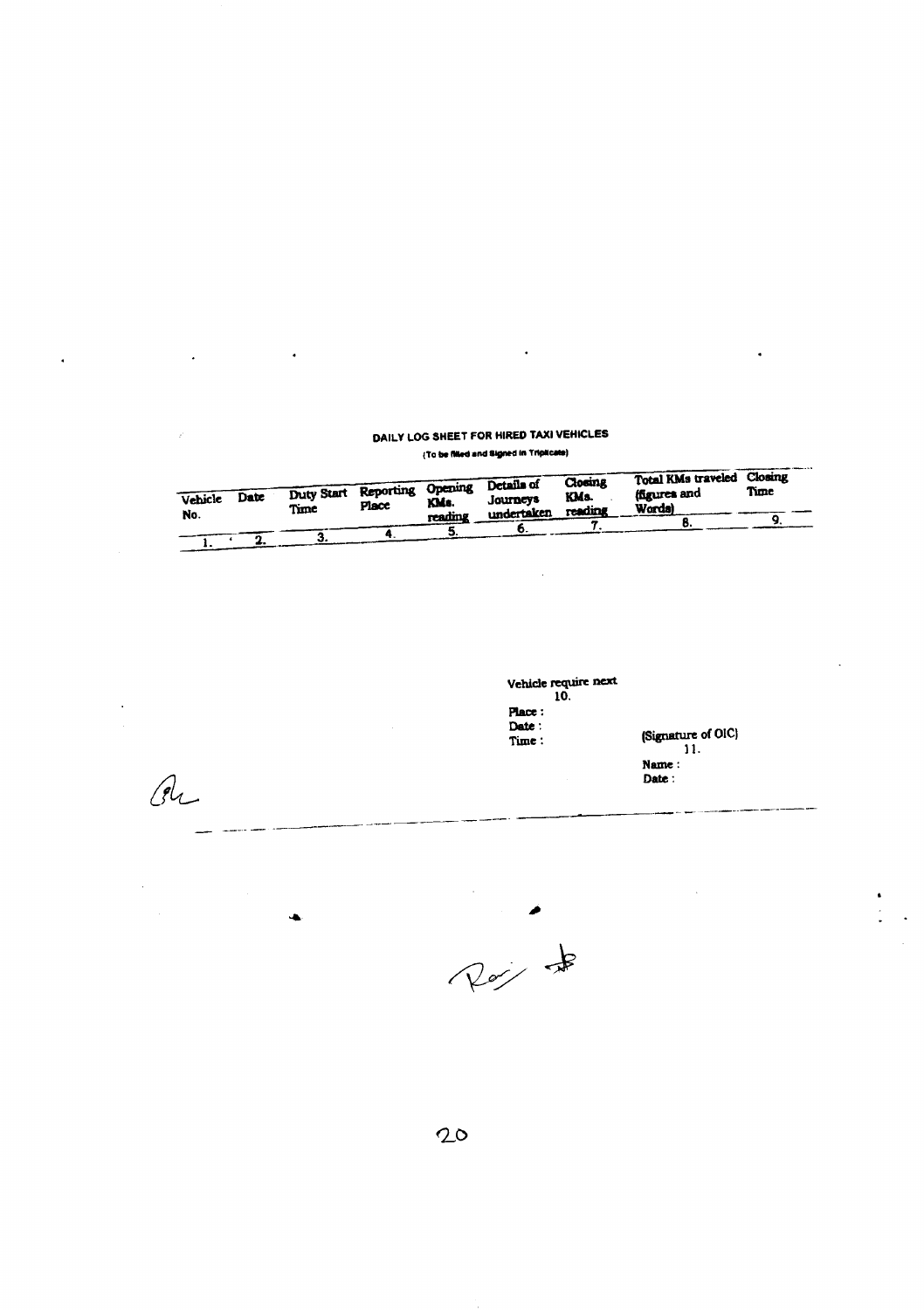# **Format of Certificate**

It is certified that I/We (Name of Contractor/Firm /individual) ------------------------------ has/have paid wages complying the provisions of the Minimum Wages Act, 1948 for the month of ------------------------... Further, I/We hereby certify that I/We have also complied with the provisions of all relevant Act and Rules.

*r*

..

Dated: Signature of Authorised Signatory

(Name)----------------------------------

Name of the Contractor/Firm/ Individual (with Seal)



RTPP Rules 2013 carcular no 3.doc